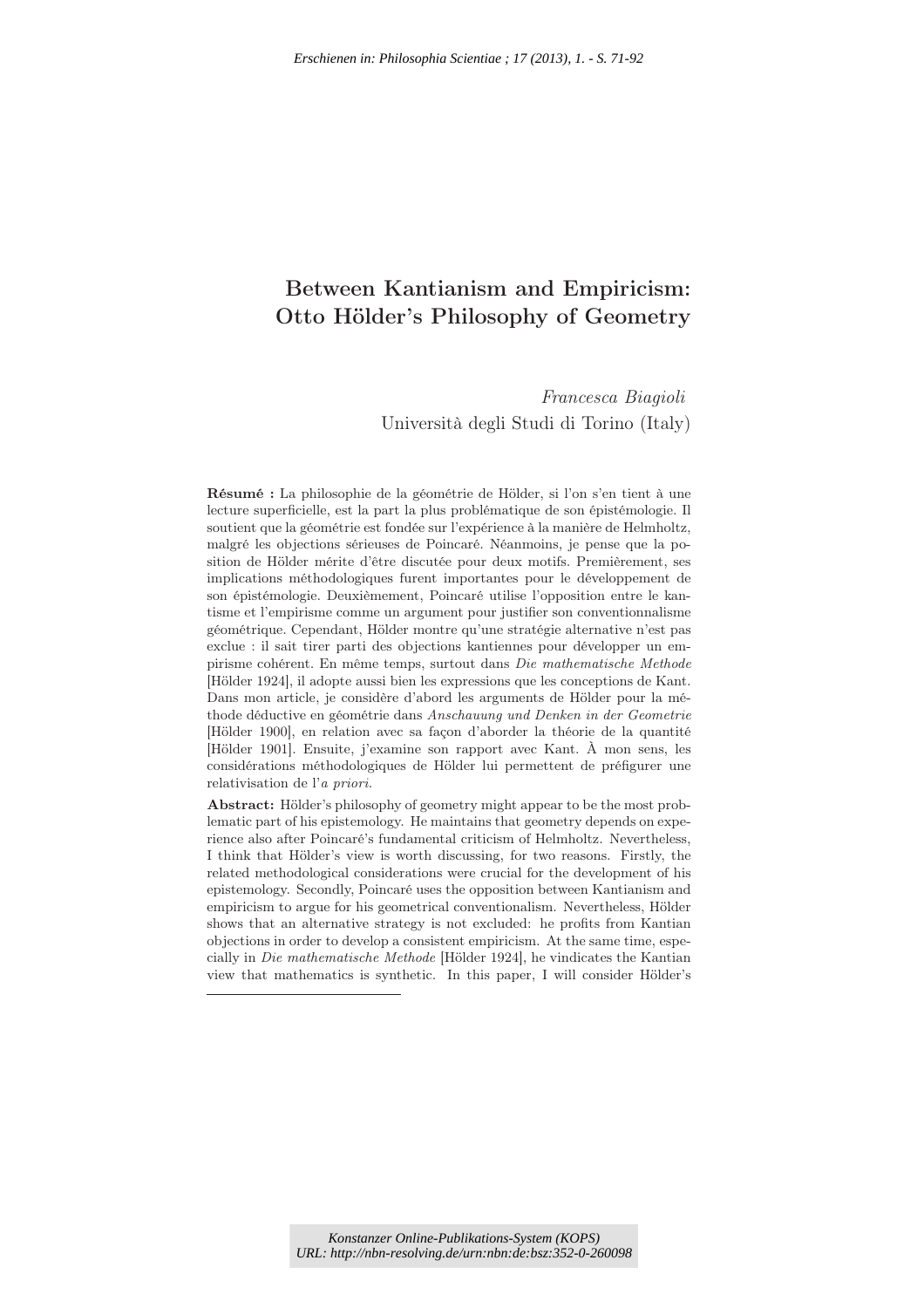defence of the deductive method in geometry in Anschauung und Denken in der Geometrie [Hölder 1900] in connection with his approach to the theory of quantity [Hölder 1901]. Moreover, I will discuss his connection with Kant. My suggestion is that Hölder's methodological considerations enable him to foreshadow a relativized conception of the a priori.

# Introduction

In 1899 Otto Hölder succeeded Sophus Lie in the chair of mathematics at the University of Leipzig. In the extended version of his inaugural lecture, Anschauung und Denken in der Geometrie, which was printed in 1900, Hölder first presents the proof that the so-called Archimedean axiom can be derived from Dedekind's continuity. This proof is the starting point of the axiomatic theory of quantity he develops in 1901 and of the theory of proportions he uses in 1908 to construct a numerical scale on a projective straight line. These developments are to be considered in connection with Hölder's philosophy of geometry. In fact, in Anschauung und Denken, Hölder takes part in a debate about the foundations of geometry which had begun in the second half of the 19th century, after non-Euclidean geometry was rediscovered.

Already during the 1820s, János Bolyai and Nikolaj Lobačevskij, independently of each other, developed a new geometry that is based upon the denial of Euclid's fifth postulate. Such development had been anticipated by mathematicians such as Gerolamo Saccheri, Johann Heinrich Lambert, and Adrien-Marie Legendre, who sought to prove Euclid's fifth postulate by denying it and finding a contradiction. Since these and many other attempts to prove Euclid's fifth postulate failed, the theory of parallel lines had lost credibility at the time Bolyai and Lobačevskij wrote. For this reason, their works remained largely unknown at that time and models of non-Euclidean geometry were first developed many years later, namely Eugenio Beltrami's model in 1868, Felix Klein's model in 1871, and Henri Poincaré's model in 1882.

One of the first to recognize the importance of non-Euclidean geometry was Carl Friedrich Gauss. However, his appreciation of the works of Bolyai and Lobačevskij is to be found only in his private correspondence, which was published posthumously in the second half of the 19th century. At the same time, Gauss called into question Kant's a priori geometry and developed the conviction that the geometry of space should be determined a posteriori. His opinion was that the necessity of Euclid's geometry cannot be proved. For this reason, in a letter to Olbers dated 28 April 1817, Gauss claimed that "for now geometry must stand, not with arithmetic which is pure a priori, but with mechanics" ([Gauß 1900, 177] Eng. trans. in [Gray 2006, 63]). In a letter to Bessel dated 9 April 1830, Gauss wrote:

According to my most sincere conviction the theory of space has an entirely different place in knowledge from that occupied by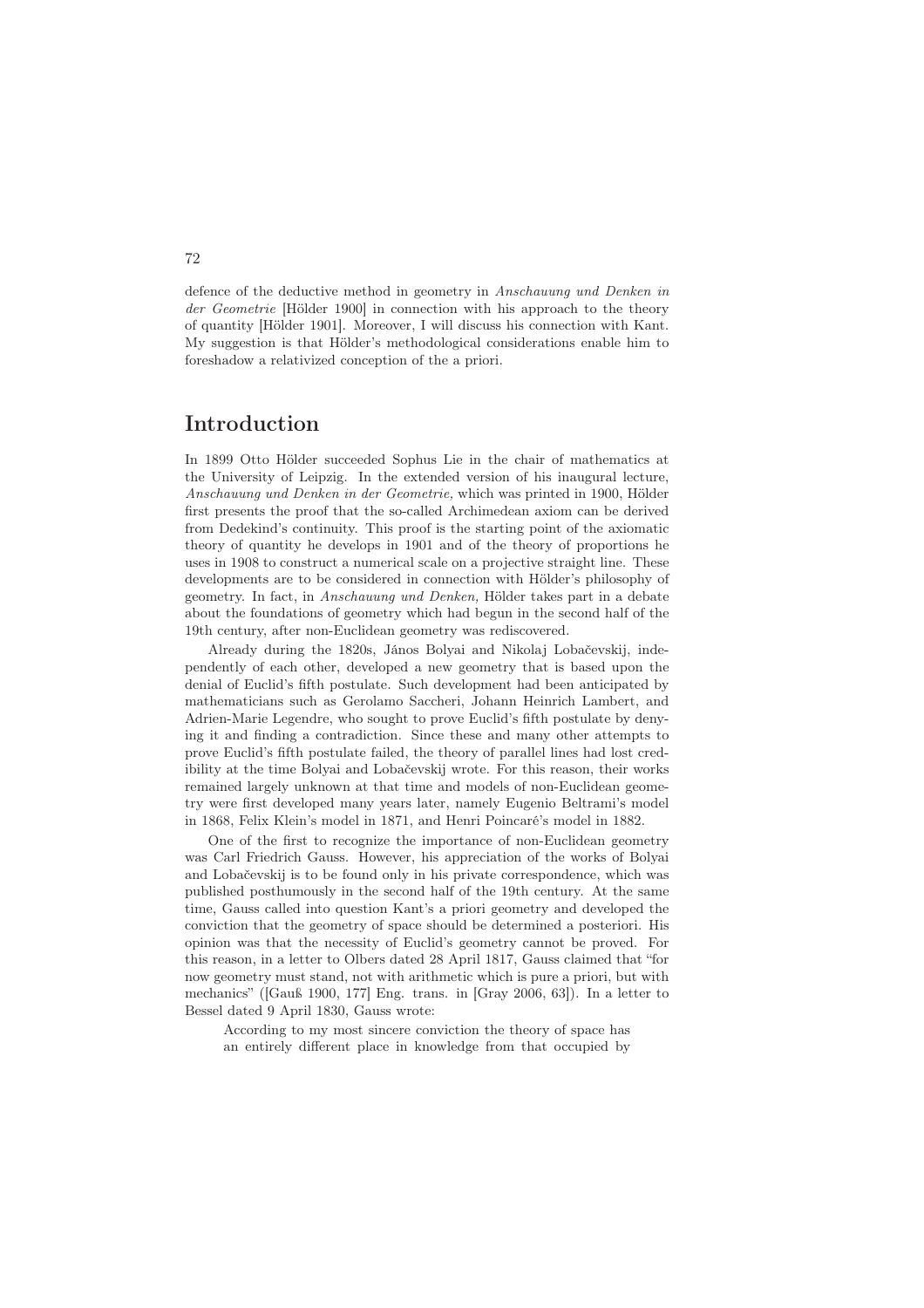pure mathematics. There is lacking throughout our knowledge of it the complete persuasion of necessity (also of absolute truth) which is common to the latter; we must add in humility that if number is exclusively the product of our mind, space has a reality outside our mind and we cannot completely prescribe its laws. [Gauß 1900, 201]; Eng. trans. in [Kline 1980, 87]

It is tempting to relate Gauss' opinion to his later claim that, since 1792, he had been developing the conviction that a non-Euclidean geometry would be consistent (see Gauss' letter to Schumacher dated 28 November 1846 in [Gauß 1900, 238]). However, Gauss' knowledge about non-Euclidean geometry before his reading of the works of Bolyai and Lobačevskij is hard to reconstruct, and the question as to whether his views about space and geometry presuppose the assumption of non-Euclidean geometry is controversial. The problem is that Gauss could hardly have possessed the concept of a non-Euclidean, threedimensional space. Nevertheless, his empiricist insights were seminal in 19thcentury philosophy of geometry and, at the time Hölder wrote, it was quite natural to associate Gauss' claims with a view which follows from Bernhard Riemann's classification of hypotheses underlying geometry [Riemann 1854] and which can be summarised as follows: since different geometries are logically possible, none of them can be deemed necessary or given a priori in our conception of space.

A related question is whether geometrical propositions can be empirically tested. Lobačevskij sought to detect whether the sum of the angles in a triangle is equal to or less than 180 degrees by means of measurements, and Sartorius von Waltershausen reports that Gauss also made such an attempt during his geodetic work [Sartorius von Waltershausen 1856, 81]. <sup>1</sup>

<sup>1.</sup> It might be questioned whether Gauss deliberately undertook an empirical test of Euclid's geometry. Ernst Breitenberger convincingly argues that the measurement Sartorius refers to does not suffice to draw such a conclusion. More probably, Gauss might have mentioned such measurement in his inner circle, because it incidentally confirms his conviction that Euclid's geometry is true within the limits of the best observational error of his time. The question of the empirical test is to be related to that of Gauss' views on space and geometry, because such a test would presuppose the assumption of non-Euclidean geometry as a possible alternative to Euclidean geometry. In fact, to support his reconstruction, Breitenberger maintains that Gauss could not have possessed the notion of a curved, three-dimensional space as developed only in 1854 by Bernhard Riemann [Breitenberger 1984, 285]. More recently, this point has been developed by Jeremy Gray, who points out that Gauss calls into question the necessity of Euclid's geometry, because he focuses on the problems concerning the definition of the plane and that of parallel lines. But he did not start with non-Euclidean three-dimensional space as Bolyai and Lobačevskij did [Gray 2006, 75]. On the other hand, the interpretation of Gauss' measurement as an empirical test of Euclid's geometry has been recently defended by Erhard Scholz. Scholz's claim is that, even though Gauss could not have known non-Euclidean geometry at that time, his study of the geometric properties of surfaces enabled him to make heuristic assumptions about physical space. Regarding Breitenberger's objection, Scholz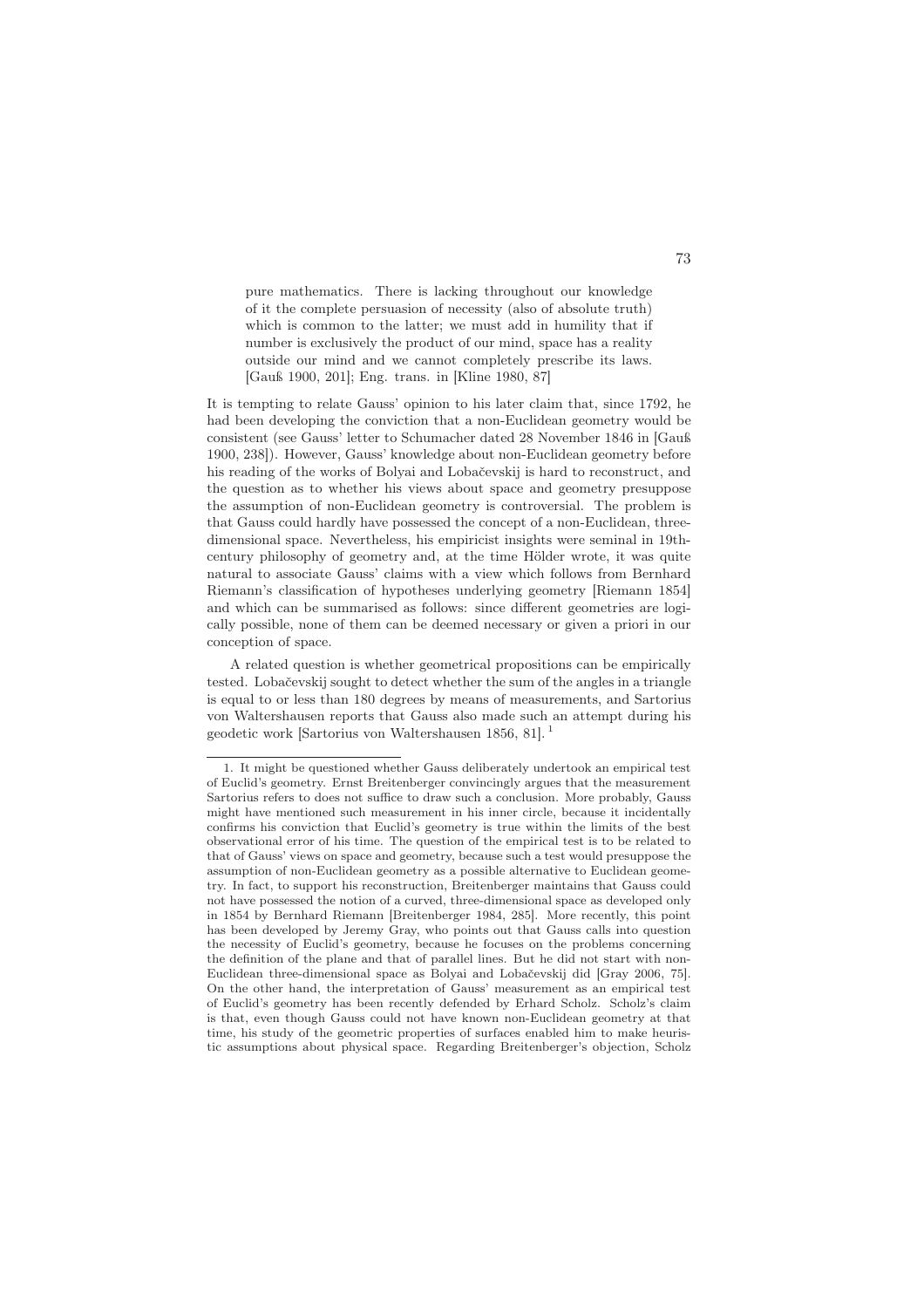A more refined kind of empiricism was developed by the German physiologist and physicist Hermann von Helmholtz in a series of epistemological writings. The most important of them were reedited by Paul Hertz and Moritz Schlick in 1921 [Helmholtz 1921]. They are: Über die Tatsachen, die der Geometrie zugrunde liegen [Helmholtz 1868], Über den Ursprung und die Bedeutung der geometrischen Axiome [Helmholtz 1870], Die Tatsachen in der Wahrnehmung [Helmholtz 1878], Zählen und Messen, erkenntnistheoretisch betrachtet [Helmholtz 1887]. Helmholtz maintains that geometric knowledge rests upon general facts to be induced by experience, especially our experiences with solid bodies. Such experiences are required in order to determine the most basic kind of relationship between spatial magnitudes, namely, their congruence. If two such magnitudes are to be proved to be congruent, they must be brought to coincidence. The condition for observing this particular outcome is the well-known experience that solid bodies can be displaced without changes in shape and size. In mathematical terms, if spatial magnitudes are to be measured, their points must remain fixedly-linked during displacement. Helmholtz deems those bodies whose elements satisfy this requirement rigid, and maintains that the geometric properties we attribute to physical space depend on facts such as the free mobility of rigid bodies. Since physical bodies are only approximately rigid, and free mobility is presupposed as a precise, mathematical condition of measurement, it is clear that geometrical propositions cannot be directly tested. Moreover, in 1869, after his correspondence with Eugenio Beltrami, Helmholtz realizes that a non-Euclidean metric might satisfy the same conditions as Euclid's metric. He concludes that the geometry of our space is only approximately Euclidean or not notably different from Euclidean geometry. But he does not exclude that under different circumstances Bolyai-Lobačevskij's geometry might also be adopted.

In his 1870 paper Helmholtz discusses the consequences of his analysis of geometric knowledge for the Kantian philosophy of geometry as follows. He maintains that the principles of geometry cannot be a priori synthetic judgements in Kant's sense. Unlike a priori judgements, they are not necessarily valid, because their validity with regard to the empirical manifold is only hypothetical. Therefore Helmholtz's principles are supposed to be derived from experience. As an alternative, a strict Kantian might consider the concept of fixed geometric structure a transcendental one, in which case, however, the axioms of geometry would follow analytically from the same concept, because only structures satisfying those axioms could be acknowledged as fixed ones [Helmholtz 1921, 24, Eng. trans. 25].

Poincaré's well-known objection is that Helmholtz's definition of congruence between spatial magnitudes already presupposes geometry. Helmholtz believes that his definition follows from the fact that two such magnitudes can

writes: "*Es bedeutet dabei keine starke Zuspitzung, eine solche Genauigkeitsschranke als informelle Fassung der Abschätzung einer mit den Messergebnissen verträglichen oberen Schranke für den Betrag der Raumkrümmung zu interpretieren*" [Scholz 2004, 364ff.].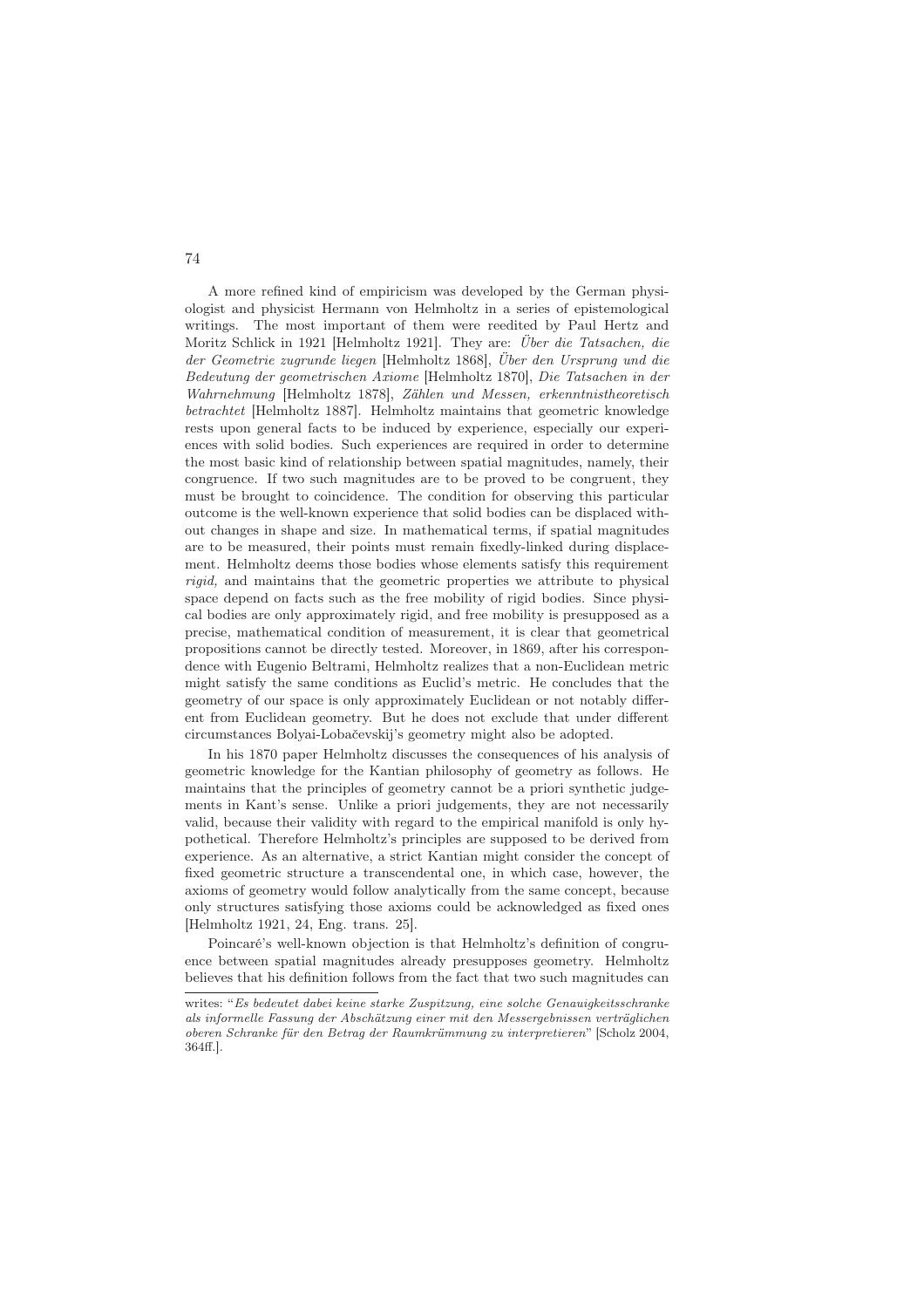be brought into congruent coincidence. Apparently, the observation of this particular outcome presupposes some kind of displacements. Poincaré's question is: how are such displacements to be defined? If they are supposed to leave the magnitudes to be compared unvaried in shape and size, the concept of rigid figure is presupposed from the outset and geometrical empiricism is unable to escape circularity [Poincaré 1902, 60]. So Poincaré rejects Helmholtz's attempt to show how geometric notions can be derived from some facts: the foundations of geometry are to be better understood as general rules. On the other hand, he agrees with Helmholtz that geometrical axioms cannot be a priori synthetic judgements. Poincaré's view is that rules such as the free mobility of rigid bodies follow from the definition of such bodies and must be stipulated. Therefore he maintains that one geometry cannot be more true than another; it can only be more convenient [Poincaré 1902, 91].

Poincaré develops his argument in a series of papers which he collects in 1902 in his La Science et l'Hypothèse [Poincaré 1902]. Hölder does not seem to be acquainted with Poincaré's earlier papers at the time of Anschauung und Denken. Nevertheless, he takes into account a similar objection to Helmholtz, and yet develops a different conception of geometry. Poincaré's argument for the conventionality of geometry presupposes his rejection of both Kantianism and empiricism. I do not think that he rules out all solutions other than conventionalism. Hölder proceeds in a different way. He does not emphasize the opposition between Kantianism and empiricism, because he seeks to profit from Kantian objections in order to develop a consistent empiricism. His argument for empiricism depends on his analysis of mathematical method rather than on Helmholtz's physiological conception of spatial intuition. Hölder's analysis is strictly connected with his approach to the theory of measurement. Moreover, he develops his methodological considerations in his later work Die mathematische Methode: Logisch erkenntnistheoretische Untersuchungen im Gebiete der Mathematik [Hölder 1924]. There he makes explicit that he is also influenced by the Kantian view that mathematics is synthetic.

In the following, I will present Hölder's emendation of Helmholtz's empiricism. Moreover, I will analyze Hölder's methodological considerations and discuss his relationship with Kant. In the last section of my paper, I will suggest a comparison with the Marburg School of neo-Kantianism, especially Ernst Cassirer. Both Hölder and Cassirer develop a synthetic conception of geometry which is compatible with the use of deductive method, and which enables them to take into account non-Euclidean geometry.

# 1 Helmholtz's empiricism revised

Geometrical empiricism (broadly construed) was popular among German mathematicians in the second half of the 19th century. In particular, Hölder was influenced by Helmholtz and by Moritz Pasch. I will focus on Helmholtz, because his epistemological writings were widely discussed not only among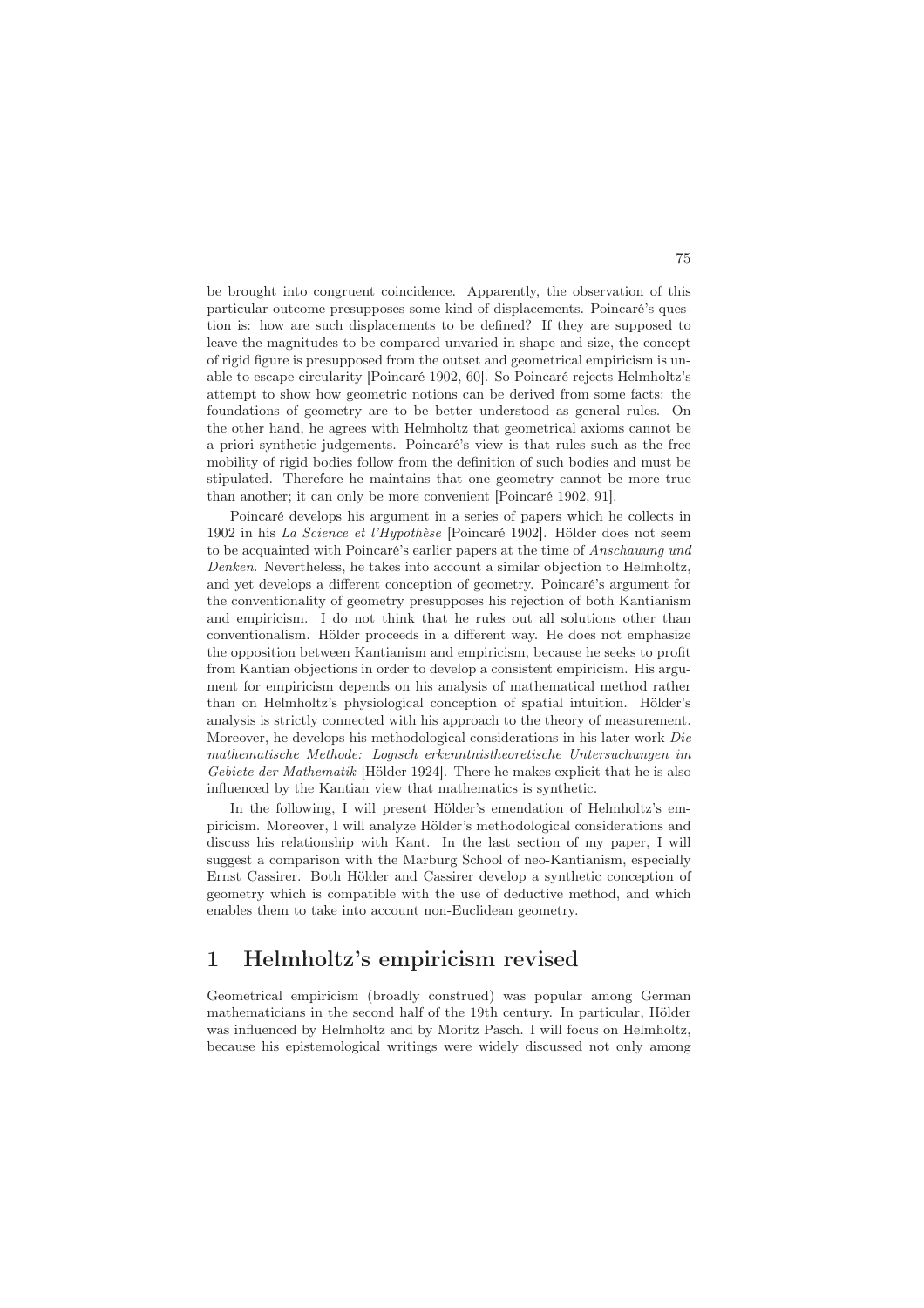mathematicians but also among philosophers and his assessment of Kant's philosophy of geometry was seminal for the debate Hölder refers to.

Hölder summarizes the different views on spatial intuition and geometry as follows. Kant's view is that a pure intuition endowed with subjective laws independently of experience makes experience first possible. By contrast, 19thcentury thinkers, such as Julius Baumann and Wilhelm Wundt, maintain that spatial intuition can be induced by experience. Both standpoints look at intuition as a source of geometric knowledge. According to Hölder, Helmholtz avoids any commitment to the supposedly intuitive character of geometrical axioms and explains basic geometric concepts "in a more physical way" [Hölder 1900, 3, Eng. trans. 16]. At the same time, this explanation requires that our perceptions show some regularity, so that experiences form a general system in Kant's sense. Hölder writes:

Of course, the advocates of this empirical viewpoint will not deny that any elaboration of experience comes out from assumptions, at least from the assumption of a certain conformity to laws of the investigated object, which we could not otherwise grasp conceptually (compare in particular [Helmholtz 1921, 148ff.]). Indeed, any single fact of experience, if expressed by means of concepts—and how could one want to express it otherwise is the result of a mental elaboration of experience. But unlike Kant's conception, empiricism emphasizes the fact that according to the empirical viewpoint no law referring to external objects comes about independently from external experience. Kant says on the contrary that geometrical knowledge comes from intuition and that intuition is independent from experience. [Hölder 1900, 4, note 9, Eng. trans. 28]

Hölder emphasizes that the recognition of some facts presupposes both observation and reasoning. He therefore rejects the view that empirical laws can be generalized by induction. He writes:

On the contrary, it seems to me that the intellectual activity that from the beginning goes hand in hand with experience, when we build concepts of experience, is a preliminary activity that should not be assigned neither to deduction nor to induction. [Hölder 1900, 6, note 16, Eng. trans. 31]

Hölder's account enables him to defend Helmholtz's geometrical empiricism from the charge of circularity. Hölder presents such objection as a Kantian one and summarizes it as follows. Since geometrical axioms are both exact and general rules, the role of single experiences in their development is only occasional. Their source, according to Kant, is a kind of intuition in which there is nothing that belongs to sensation. At the same time, Kant's pure intuition is a condition of experience. From this point of view, any attempt to infer geometrical propositions from experience would entail a vicious circle. For instance, Hölder mentions Helmholtz's definition of congruence. This definition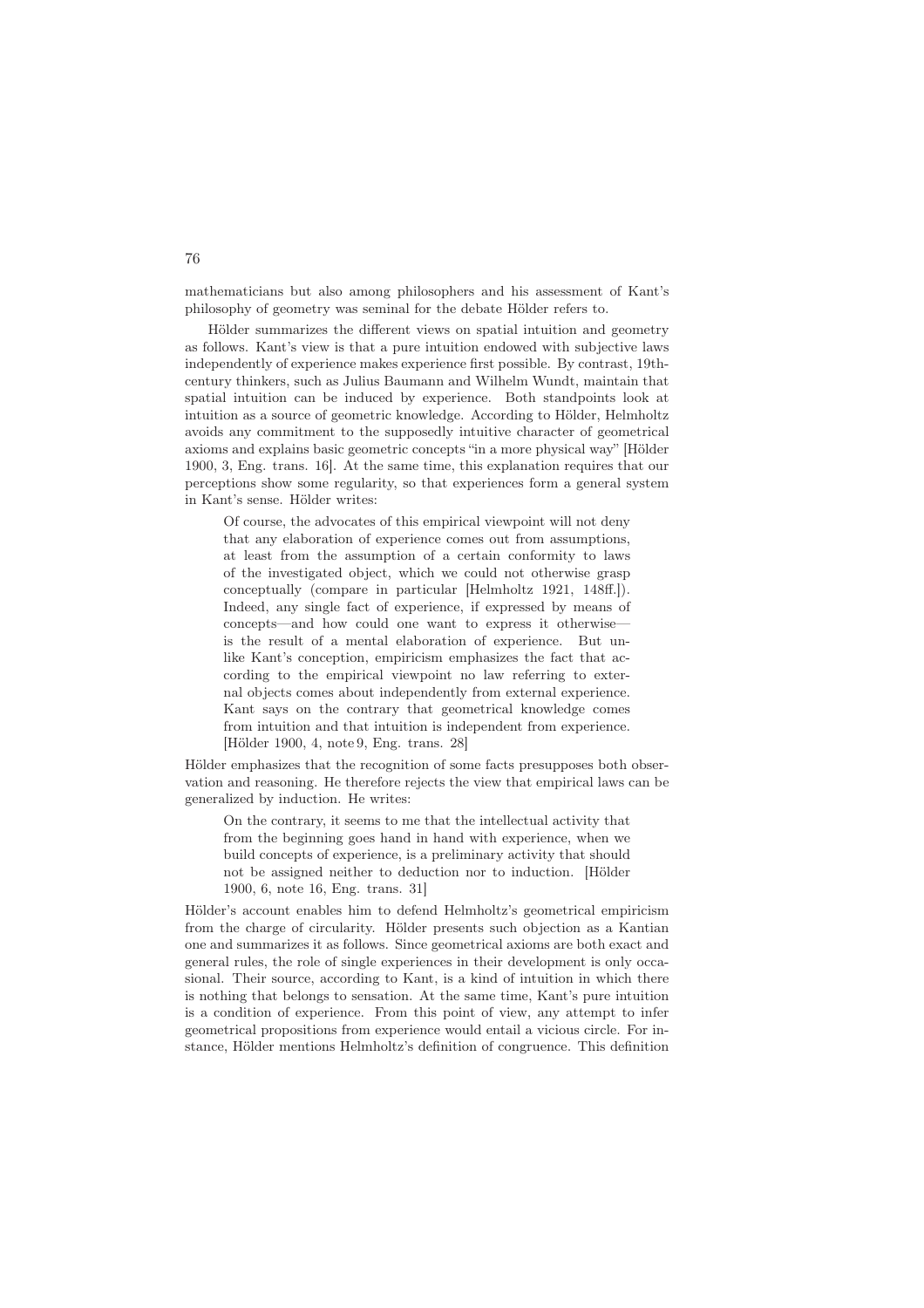had already been called into question by Poincaré. Hölder does not seem to be acquainted with Poincaré's remark. Nevertheless, a similar objection had been formulated also by Konrad Zindler in a paper entitled Beiträge zur Theorie der mathematischen Erkenntnis, from which Hölder quotes. Zindler maintains that Helmholtz's attempt to define the congruence of spatial magnitudes physically (i.e., by comparison of rigid bodies) already presupposes the geometric concept of congruence [Zindler 1889, 11].

Hölder's reply is that a consistent description of the empirical origin of geometric concepts is possible. Such description should be based on observations which do not presuppose geometry. For instance, approximately rigid bodies may be distinguished from non-rigid ones, because the former can be easily brought back to their initial position after displacement [Hölder 1900, 5ff., Eng. trans. 17], [Hölder 1924, 371]. <sup>2</sup> Helmholtz's free mobility can be derived from the fact that parts of two such bodies can be brought to coincidence and that such experience can be repeated at any time. Hölder's point is that, since facts are basically singular, Helmholtz's facts underlying geometry are to be better understood as rules for inferring facts in any further cases [Hölder 1900, 4, note 12, Eng. trans. 29]. <sup>3</sup>

The core of Hölder's geometrical empiricism is the claim that geometric concepts do not differ from empirical concepts such as those of mechanics and optics. All of these concepts are supposed to be related to the empirical manifold in a twofold way: they can be said to be derived from experience, and yet, once they have been defined, they make our understanding of experiences possible. Therefore general laws such as geometrical axioms have to be postulated. More precisely, our requirement is that such laws are valid with regard to the empirical manifold. On the one hand, geometrical axioms are exact statements and enable deductive inferences; on the other, their validity with regard to experience is but hypothetical. I think that Hölder recognizes a relativized a priori in the following consideration about the concept of space:

It will no longer appear contradictory that, though we use this concept in some cases in order to interpret experience, we nevertheless consider it possible to check this concept—whose adequateness is hypothetical—for correspondence with experience in

<sup>2.</sup> In 1924, Hölder recalls that Poincaré developed a similar explanation in *La Science et l'Hypothèse* [Poincaré 1902, 79]: "Parmi les objects qui nous entourent, il y en a qui éprouvent fréquemment des déplacements susceptibles d'être [...] corrigés par un mouvement corrélatif de notre propre corps, ce sont le *corps solides.*"

<sup>3.</sup> Even though Pasch's *Vorlesungen über neuere Geometrie* [Pasch 1882] are not mentioned in this regard by Hölder, he shows elsewhere that he is well acquainted with Pasch's writing and appreciates his attempt to provide an empirical explanation of primitive terms [Hölder 1900, 2, note 3, Eng. trans. 27]. Hölder might also have been influenced by Pasch's following consideration regarding geometrical principles: "Die Grundsätze sollen das von der Mathematik zu verarbeitende empirische Material vollständig umfassen, so dass man nach ihrer Aufstellung auf die Sinneswahrnehmungen nicht mehr zurückzugehen braucht" [Pasch 1882, 17].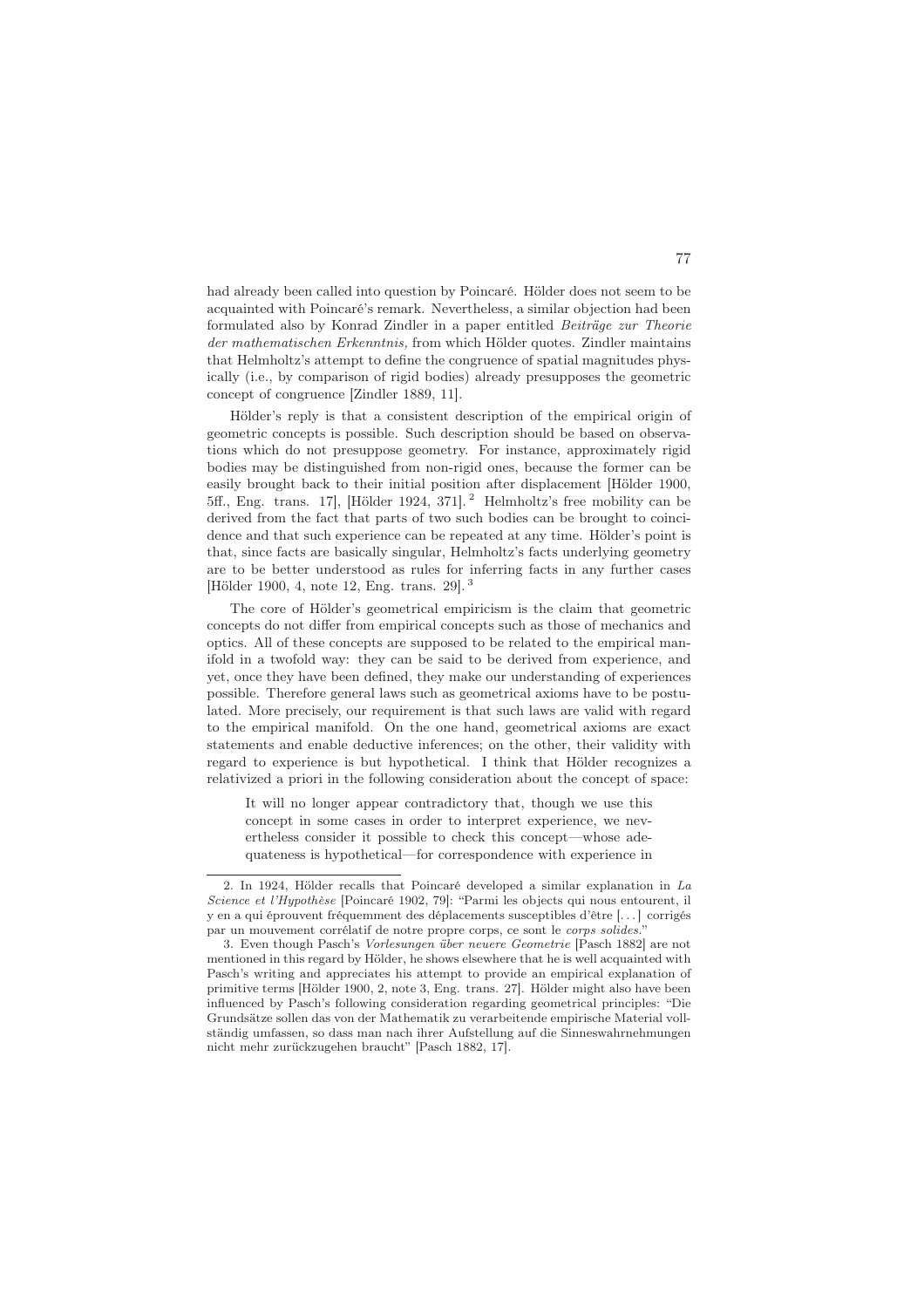order to reshape the concept, if necessary, as we do with physical concepts. [Hölder 1900, 21, note 64; Eng. trans. 46]

In the following, Hölder points out that Kant also speaks of a priori with regard to principles of mechanics such as the conservation of matter and distinguishes between a pure part of natural science and an empirical one [Hölder 1900, 21, note 67, Eng. trans. 47]. It seems that space and geometry may be deemed a priori in the same sense. <sup>4</sup>

In Die mathematische Methode Hölder analyzes Archimedes' proof of the Law of the Lever to show that the underlying suppositions play the role of axioms. Hölder admits that it may not be possible to develop the whole of mechanics by deductive means [Hölder 1924, 50]. His argument is that geometry and mechanics are not different in principle, and this argument depends on his view that geometry and physics form a single system of concepts.

Hölder's view is made explicit in his discussion of Lobačevskij's experiment. Lobačevskij's conjecture is that the sum of the angles in a triangle might be proved to be less than 180 degrees, provided that the chosen triangle is sufficiently large. Therefore he needs astronomical measurements. At the time Hölder wrote, such procedure had already been criticized by Hermann Lotze and Poincaré. Hölder summarizes earlier criticisms as follows. In order to measure an angle directly, one should be placed at its vertex. Since the angles of an astronomical triangle cannot be measured simultaneously, it is clear that the result of measurement largely rests upon the adopted theories, including both optics and mechanics. Thus, if the sum of the angles is less than 180 degrees, we are not compelled to adopt Bolyai-Lobačevskij's geometry instead of Euclid's geometry. We may either suppose that light does not travel rigorously in a straight line or change the laws of motion, see [Poincaré 1902, 83 ff.]. Hölder's remark is that our entire system of concepts is involved: changes are not arbitrary, but for instance, in order to change the optical part of our system, we should find out that light travels according to the laws of the chosen geometry. Hölder emphasizes that not every geometry

<sup>4.</sup> Similarly, Hans Reichenbach distinguishes between axioms of coordination and axioms of connection. Axioms of connection are empirical and presuppose sufficiently well-defined concepts. Axioms of coordination are those non-empirical principles which make such definitions possible. The latter ones are deemed a priori relative to a theory, insofar as they can be distinguished from the former ones [Reichenbach 1920, 46 ff.]. See also [Friedman 1999, 61]: "Thus, for example, Gauss's proposed 'experiment' to determine the geometry of physical space *presupposes* the notion of 'straight line,' which notion is simply not well defined independently of the geometrical and optical principles supposedly being tested. The inadequacy of such an attempt thus makes it clear that at least some geometrical principles must be laid down antecedently as axioms of coordination before any empirical determination of space even makes sense. [. . . ] Physical geometry is [...] revisable and can evolve and change with the progress of science. No geometry is necessary and true for all time. Nevertheless, at a given time and in the context of given scientific theory, the axioms of coordination—at that time and relative to the theory—are still quite distinct from the axioms of connection."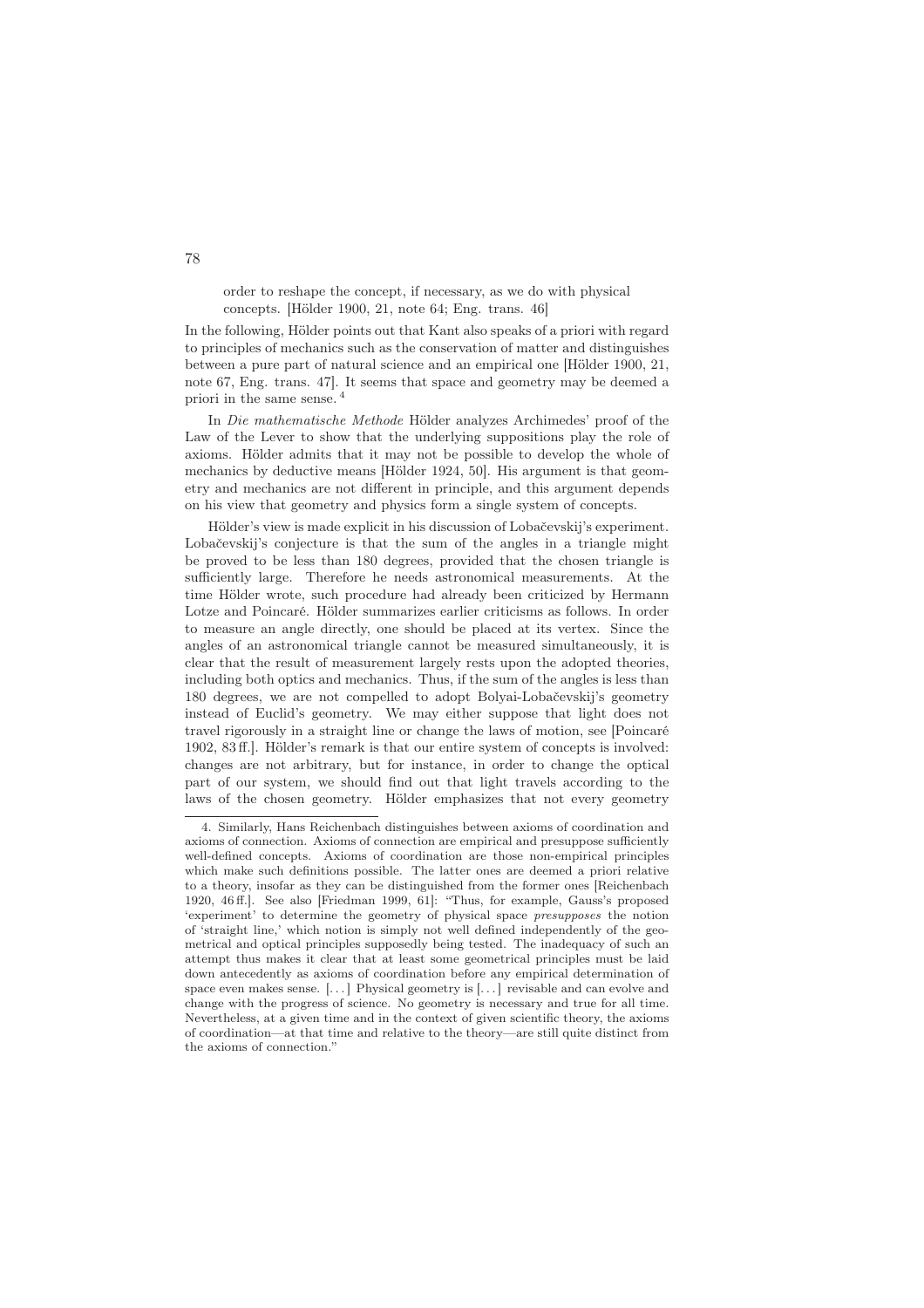can be used to describe the same observations [Hölder 1924, 400]. So the view that geometry can be empirically tested is to be rejected. Nevertheless, the criticism of Lobačevskij's experiment does not provide a counterargument against Hölder's claim that geometry can be put to the test indirectly, namely, along with the remaining parts of our system of concepts.

To sum up, Hölder maintains that geometry does not differ from mechanics: they both need axioms, which are exact and general propositions, and yet are only hypothetically valid with regard to the empirical manifold. On the other hand, he draws a fundamental distinction between geometry and arithmetic, because arithmetic does not need axioms in the above mentioned sense. As we shall see, Hölder's motivation for his classification of the sciences is to be found in his analysis of mathematical method. But first of all, his considerations in this matter entail a rejection of intuition both as a source of truth and as an indispensable tool for proof.

# 2 Deductive method in geometry and Hölder's approach to the theory of proportions

The claim that arithmetic has no axioms goes back to Kant. Hölder quotes from the following passage of the Kritik der reinen Vernunft:

On this successive synthesis of the productive imagination, in the generation of shapes, is grounded the mathematics of extension (geometry) with its axioms, which express the conditions of sensible intuition a priori, under which alone the schema of a pure concept of outer appearance can come about; e.g., between two points only one straight line is possible; two straight lines do not enclose a space, etc. These are the axioms that properly concern only magnitudes (quanta) as such.

But concerning magnitude (quantitas), i.e., the answer to the question "How big something is?", although various of these propositions are synthetic and immediately certain (indemonstrabilia), there are nevertheless no axioms in the proper sense. [Kant 1787, 204ff.; Eng. trans. 288]

Since geometry and arithmetic deal with different objects, namely, with spatial magnitudes and the magnitude of a quantity respectively, they also differ with regard to their methods. Kant's claim is that geometric objects are to be constructed, whereas the answer to the question: "How big something is?" is to be found by means of calculations. Geometrical axioms are finite in number and express those conditions of outer intuition a priori which are required for spatial magnitudes to be constructed. Kant maintains that arithmetic has no axioms in the proper sense, because it rests upon analytic judgements, not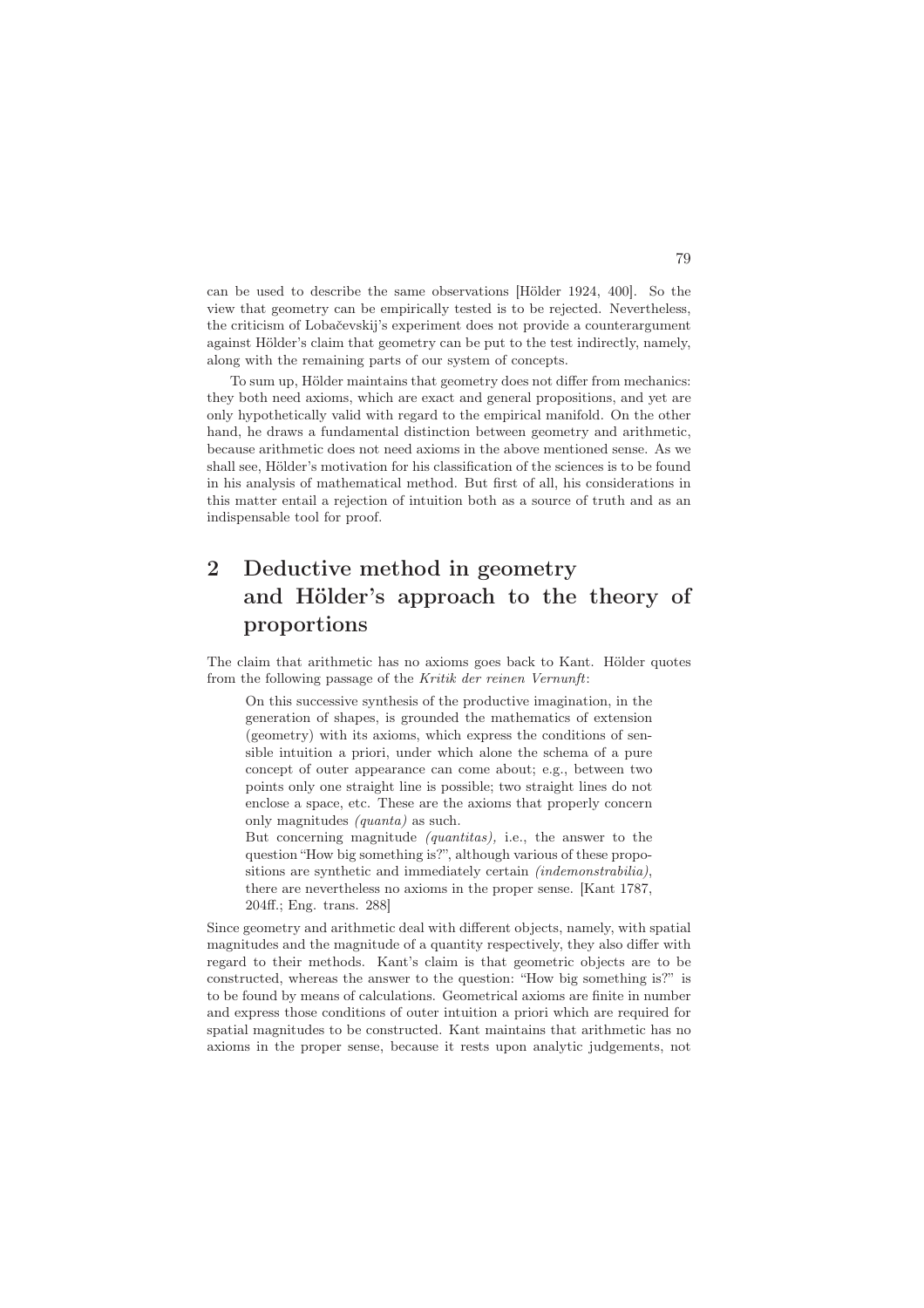synthetic ones. According to him, arithmetic also entails a priori synthetic judgements. However, he calls these propositions numerical formulas and distinguishes them from axioms, because they are infinite in number and there is only one way to accomplish the corresponding calculation. By contrast, one and the same geometric construction can be realized in infinitely many ways in principle—for example by varying the length of the lines and the size of the angles in a given figure whilst leaving some given proportions unvaried.

Note that in this passage Kant makes it clear that the pure intuition of space as analyzed in the Transcendental Aesthetic does not entail geometrical axioms. These are now said to be grounded in the synthesis of the productive imagination, which is distinguished from the empirical, receptive one, because of its spontaneity. Therefore Kant sometimes (e.g., at B 155) identifies the productive imagination with the understanding. More precisely, the corresponding synthesis is required for the concepts of the understanding to be applied to the manifold of pure intuition. So Kant is not committed to the claim that our spatial intuition alone entails Euclid's axioms, even though he might have thought that these are the only possible ones.

Hölder, as most of his contemporaries, overlooks this aspect. Nevertheless, he is right to point out that Kant's characterisation of geometry apparently presupposes Euclid's method and the use of intuition as an indispensable tool for proof. By contrast, Hölder argues that intuition, although useful in praxis, can be replaced by a formal use of concepts. All proofs in geometry presuppose objects such as points, lines, etc. and their relationships to one another, and consist in an inference from the relations between the given objects to the relations between new objects. Intuitively, the proof may require that auxiliary objects be constructed and the inference is made by analogy: singular figures are supposed to exemplify all similar cases and such supposition depends on a case by case basis. By contrast, the consequences of a deductive inference follow necessarily from general premises to be postulated, namely, the axioms. Hölder's claim is that intuitive suppositions and concrete constructions in geometry are then replaced by geometrical axioms. He mentions, for example, the proof that the sum of the angles in a triangle is equal to 180 degrees. Given the sides of a triangle ABC and its angles  $\alpha, \beta$ , and  $\gamma$ , the auxiliary object to be constructed is the parallel line to the base of the triangle from the opposite vertex. At the same time, two new angles  $\gamma'$  and  $\alpha'$  are constructed, which obviously form two right angles, if summed with the angle  $β$ . So  $α$  should be identified with  $\alpha'$ , and  $\gamma$  with  $\gamma'$ . Hölder points out that the construction of the parallel line presupposes the existence of such a line through any given point, namely, Euclid's fifth postulate. The conclusion then follows from the assumption that alternate angles formed by a transversal of two parallel lines are equal, which is Euclid's proposition I.31.

The formulation of geometrical axioms enables rigorous proofs and makes the lack of precision of intuition inessential. Moreover Hölder maintains that geometric proofs can be developed deductively also in the case that the underlying assumptions contradict our intuitions. For example, Lobačevskij's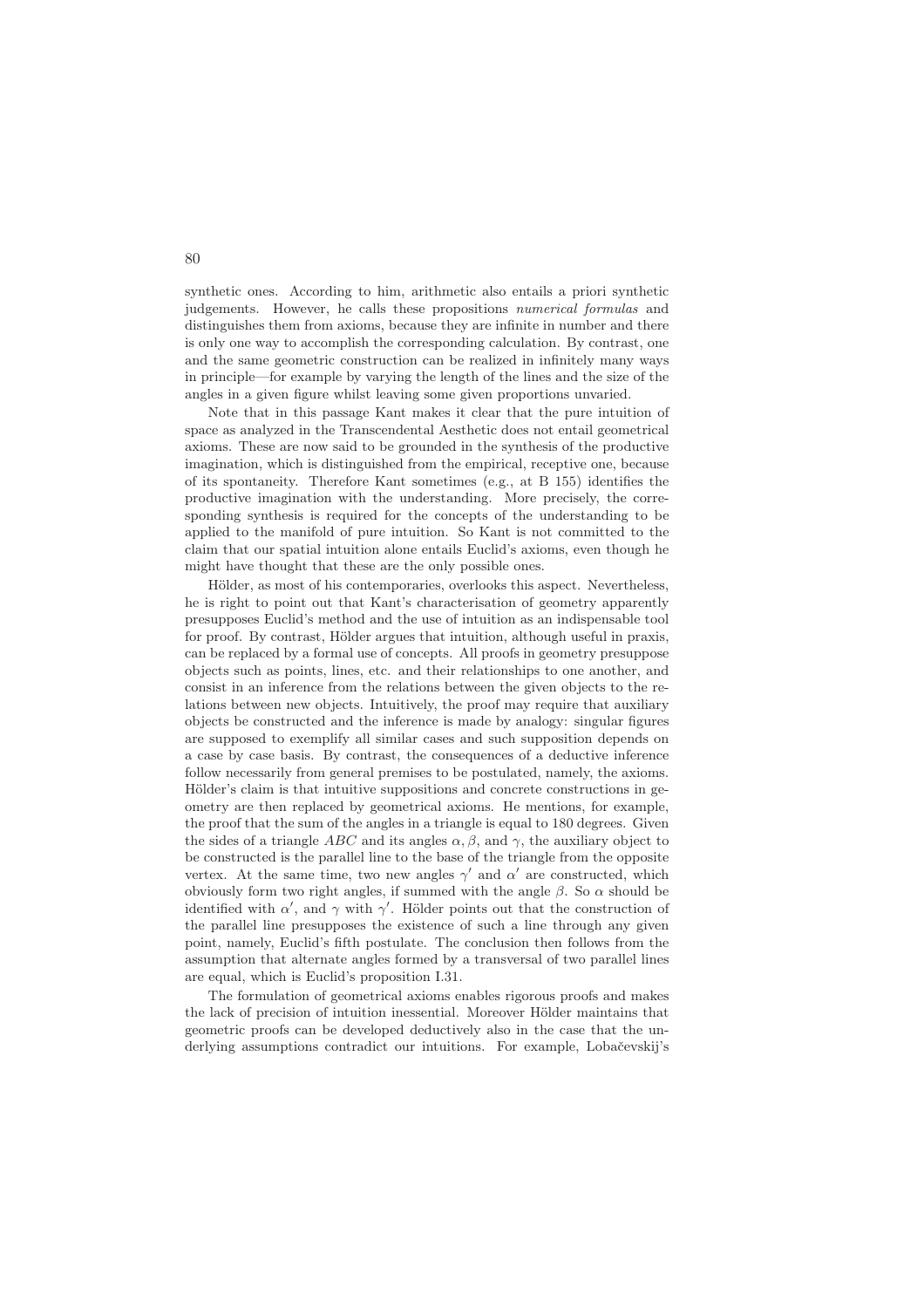assumptions entail that the sum of the angles in a triangle cannot be more than 180 degrees, and that such sum is less than 180 degrees in all triangles, if it is so in any given triangle.

Hölder gives further examples in Die mathematische Methode [Hölder 1924, 18ff.]. They show that mathematical reasoning consists of a "concatenation of relations" (Verkettung der Relationen) [Hölder 1924, 24]. In fact, already in Anschauung und Denken, [Hölder 1900] Hölder points out that the axiomatic method does not deal with objects, but rather with their relationships to one another. Some objects must be presupposed as given in intuition or experience, and yet they can be studied independently of their origin. By contrast, Hölder maintains that arithmetic objects exist independently of experience, because they depend on the indefinite repetition of an operation of our thought. Therefore arithmetic does not need axioms, but rather recurrent definitions. For example, the formula  $ab = (a-1)b + b$  provides a definition of multiplication, provided that the concept of sum is already known. This definition is recurrent, because the concept at stake is the generalized rule that governs a series of prepositions like: one times  $b$  is  $b$ , two times  $b$  is one times b plus b, three times b is two times b plus b, etc. [Hölder 1924, 19, note 58]. Similarly, Grassmann's formula  $a + (b + 1) = (a + b) + 1$  provides a definition of sum and means that the sum of a number a and the successor  $b + 1$ of a number b is the successor of the number  $a + b$  in the series of integer numbers [Hölder 1901, 1ff.].

A similar classification of the sciences is to be found in Hermann Grassmann's introduction to his Ausdehnungslehre [Graßmann 1844]. Grassmann distinguishes between real and formal sciences: the former ones reproduce something real and their truth depends on the correspondence between thought and its objects; the objects of the latter ones are produced by the acts of our thought and truth depends on the coherence of such acts with one another. These kinds of sciences differ at the very beginning: formal sciences begin with definitions whilst real sciences presuppose some principles. In this regard, Grassmann mentions the distinction between arithmetic and geometry [Graßmann 1844, XIX, and note].

Hölder agrees with Grassmann that the objects of geometry are given in intuition or experience, whereas the objects of arithmetic must be constructed. On the other hand, Hölder maintains that given objects can also be constructed. His example is the construction of the concept of measurable magnitude  $(Ma\beta)$ . He therefore presupposes the axioms of order, those of equality, and an equivalent formulation for Dedekind's continuity: If all quantities Q are divided into two classes such that each quantity belongs to one and only one class, and each member of the first class is less than each member of the second class, then there is a member  $\xi$  of  $Q$  such that each  $\xi' < \xi$  belongs to the first class, and each  $\xi'' > \xi$  belongs to the second class. Dedekind calls cuts all partitions of rational numbers in two such classes. Each rational number corresponds to one and only one cut and irrational numbers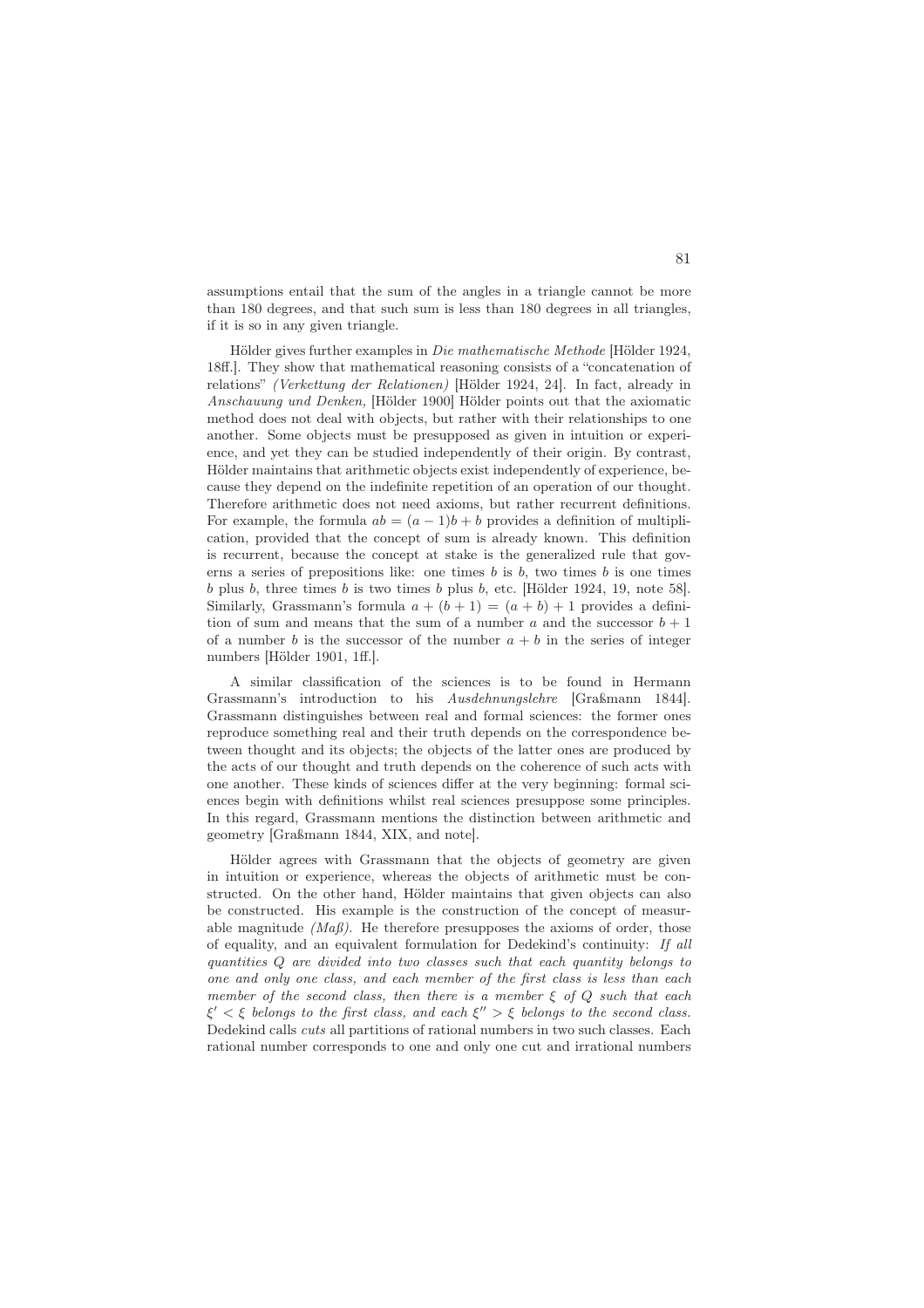can be defined by requiring that each cut corresponds to one and only one number [Dedekind 1872, 13].

Hölder shows how to use the Dedekind's continuity to deduce the divisibility of a given segment into equal parts and to prove a theorem which is equivalent to the Archimedean axiom: Given two segments a and b, and  $a < b$ , there is an integer number n such that  $na > b$  (see [Hölder 1900, 17, note 49, Eng. trans. 40]).

This proof is supposed to provide us with a construction of the concept of magnitude, because Hölder considers divisibility and being Archimedean as conditions of measurement. This way of proceeding enables him to improve Euclid's theory of proportions by making the requirement that the laws of addition hold for segments explicit. Once the Archimedean axiom has been deduced from the Dedekind's continuity and the theory of numbers is presupposed, Euclid's definition of proportions can be extended to noncommensurable segments and reformulated as follows: The ratio of a to b equals the ratio of  $a'$  to  $b'$ , if any multiple  $\mu a$  of  $a$  is equal to, less than or more than any multiple  $\nu b$  of b, when  $\mu a'$  is equal to, less than or more than  $\nu b'$ . The concept of measurable magnitude is not presupposed from the outset, because  $\mu$  and  $\nu$  are not considered as the magnitudes of a given quantity  $(Ma\beta zahlen)$ , but rather as positive integers whatsoever [Hölder 1900, 17, Eng. trans. 24, and note 52].

Hölder's theory of proportions is developed in detail in the first part of his 1901 paper Die Axiome der Quantität und die Lehre vom Mass. He formulates a minimal set of axioms of quantity, including the axiom of continuity, by means of which he proves divisibility and the Archimedean property. He then presents the theory of irrational numbers and proceeds as follows. Suppose that a and b are quantities of the same kind and that  $\mu/\nu$  is called a *lower* fraction in relation to their ratio  $a:b$ , if  $\nu a > \mu b$ ; and an upper fraction, if  $\nu a \leq \mu b$ . By the Archimedean property, there exist both a positive integer  $ν$ , such that  $νa > 1b$ , and a positive integer  $μ$ , such that  $1a < μb$ . Thus, in relation to the ratio  $a : b$ , there exist both lower fractions and upper ones, and in every case the lower fractions are less than the upper ones. It follows from the axiom of continuity that: For every ratio of quantities  $a : b$ , *i.e.*, for each pair of members of Q which are given in a determined order, there is one and only one cut, i.e., a determined number in the general sense of the word [Hölder 1901, § 10].

This theorem justifies Newton's requirement that the ratio of quantities of the same kind be expressed by positive real numbers. Since order and operations with cuts can be developed arithmetically, the laws of addition apply to all objects that satisfy the axiom of continuity and the remaining axioms of quantity.

In the second part of the paper, Hölder presents a model of a non-Archimedean continuum. This is the most original part of the paper. So it is surprising that, in his introductory remarks, Hölder emphasizes above all the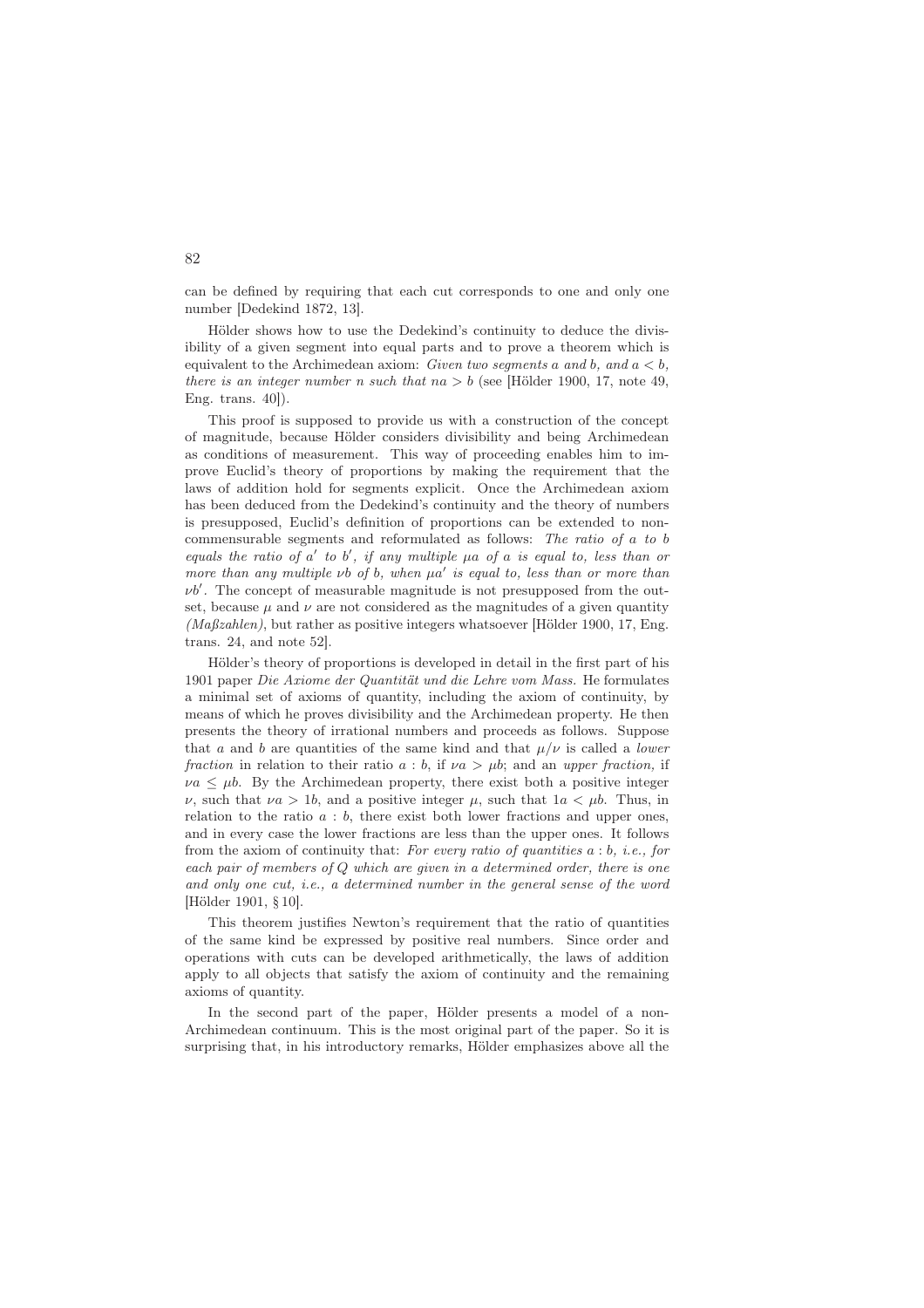importance of the said theorem for the analysis of measurement. Nevertheless his remarks are interesting for our present topic, because they reflect his philosophical assumptions. Since Hölder develops a formal theory of quantity, nothing prevents us from considering his results independently of such assumptions. Nevertheless he vindicates a non-formalistic approach and maintains that the general concepts of arithmetic, such as the concept of number and that of sum, are developed by "purely logical" means and cannot be reduced to a symbolic calculus [Hölder 1901, 2, and note].

This claim is made clearer in Die mathematische Methode. Hölder maintains that those thoughts which may lead to the introduction of new symbols cannot be represented by another symbolic computation. Otherwise there would be an infinite regress. Hölder's view is that symbols represent concepts, and these can be constructed. He deems concepts whose development does not require assumptions other than the operations of our thought, such as the concept of coordination, series, number, and group, purely synthetic, and distinguishes them from the concepts of geometry and mechanics, which are deemed hypothetico-synthetic or simply synthetic and require special assumptions [Hölder 1924, 5ff., 295].

Hölder's approach to the theory of proportions shows the attempt to replace given magnitudes with arithmetical reasoning. Similarly, he maintains that projective metric must be complemented by the theory of irrational numbers [Hölder 1901, 19, note].

Already in 1847 Christian von Staudt had excluded metric concepts from the foundations of projective geometry by defining the harmonic relationship among four points by means of incidence relationships alone. This way of proceeding enables him to develop a projective metric independently of the axioms of congruence. In order to give projective coordinates, Staudt presupposes the fundamental theorem of projective geometry and the properties of involutions, and develops his calculus of jets, see [Nabonnand 2008, 202ff.]. As an alternative, a projective scale on a straight line can be constructed by determining the fourth harmonic to three given points. The resulting points can be coordinated with the series of rational numbers. As regards irrational points, their introduction requires that each point corresponds to one and only one number, which can be either rational or irrational. One such construction is sketched by Klein in the second part of his second paper  $\ddot{U}$  *ber die sogenannte* Nicht-Euklidische Geometrie [Klein 1873, § 7], and developed by him in detail in his lectures on non-Euclidean geometry [Klein 1893, 315ff.]. Hölder himself deals with that subject-matter in an essay entitled Die Zahlenskala auf der projektiven Geraden und die independente Geometrie dieser Geraden [Hölder 1908]. In the introduction, he writes:

The fundamental feature of inquiries such as those presented here lies in the development of proofs, which is to some extent purely logical: the entire, intuitive content of the theory must be put in the postulates. [Hölder 1908, 168]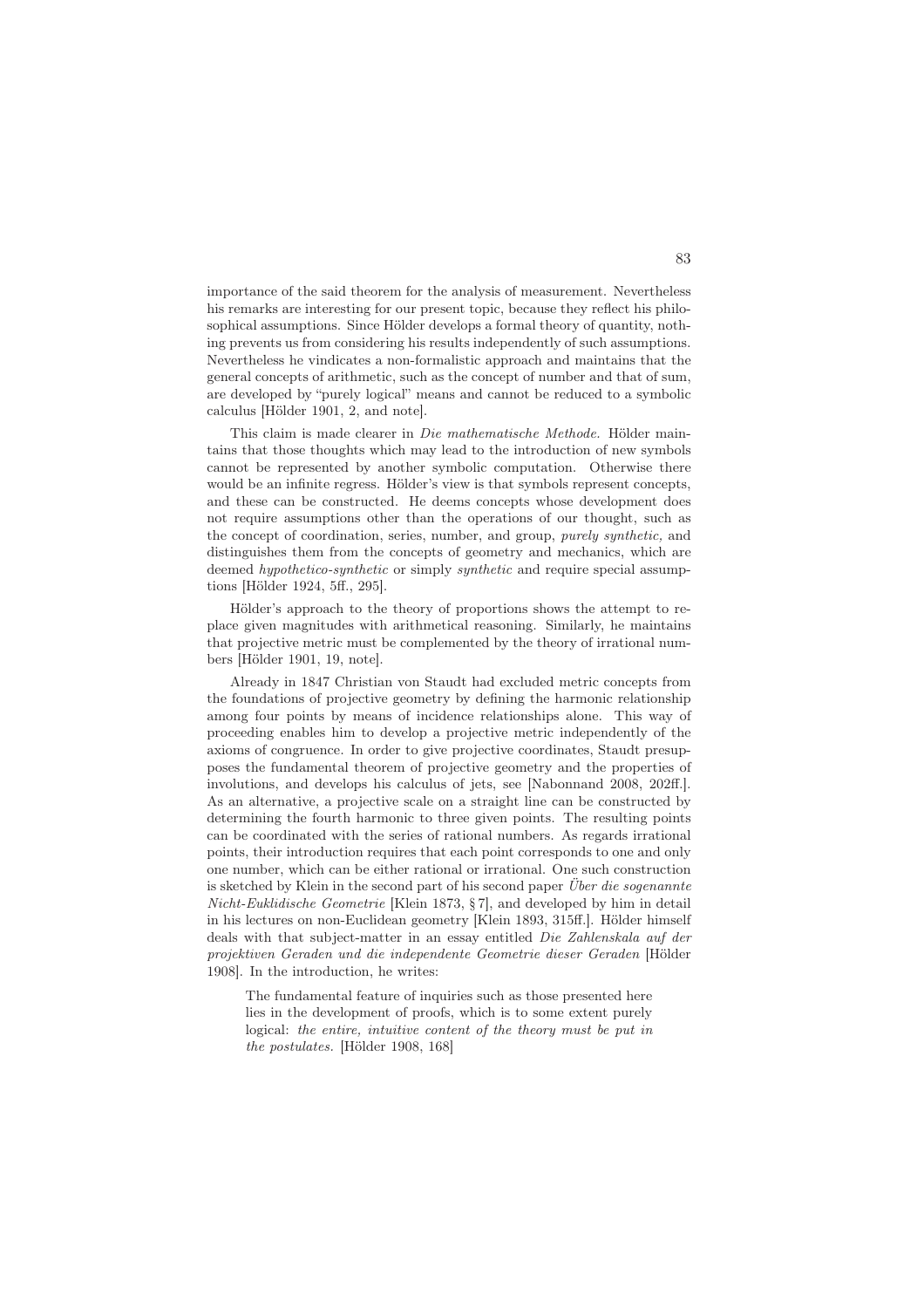A few years later, in 1911, Hölder also presents a calculus of segments which proceeds as the calculus Hilbert developed in the fifth chapter of his Grundlagen der Geometrie [Hilbert 1899]. In order to define operations with segments and give coordinates, Hilbert uses not so much the fundamental theorem of projective geometry, as, more simply, the theorem of Desargues. He presupposes all axioms of linear and plane geometry (connection, order, and the axiom of parallel lines), except the axioms of congruence and the Archimedean axiom [Hilbert 1899, 55ff.]. According to Hölder, this approach also enables the development of projective geometry in the manner of Staudt, that is, without metric foundations [Hölder 1911, 67, and note].

Hölder's approach sheds some light on his connection with Helmholtz. In the paper Hölder refers to, Zählen und Messen, erkenntnistheoretisch betrachtet [Helmholtz 1887], Helmholtz formulates additive principles for physical magnitudes. He does not presuppose Euclidean space, but rather the laws of arithmetic, on the one hand, and conditions such as the free mobility of rigid bodies, on the other. Despite the fact that Helmholtz considers the laws of arithmetic as axioms, Hölder agrees with him that arithmetic is to be connected with the theory of quantity ([Hölder 1901, 1, note]; on Hölder's connection with Helmholtz, see also [Michell 1993, 196]). Nevertheless he does not agree with Helmholtz's claim that numbers are but arbitrarily chosen symbols, on the one side, and that arithmetic is a method constructed upon psychological facts, on the other [Helmholtz 1921, 72]. Helmholtz believes that the series of natural numbers depends on our capacity to retain in our memory the sequence in which the acts of consciousness occurred in time. The time sequence is supposed to provide us with a natural basis for numerical symbolism, because it requires us to adopt a system of symbols allowing neither interruptions nor repetitions, as in the decimal system. Hölder's philosophy of arithmetic differs from Helmholtz's one, because it entails not so much a psychological approach to the theory of numbers, as a logical one. Since Hölder also rejects formalism, his conception of logic shows a philosophical aspect which has much in common with Kant's transcendental logic, see [Radu 2003, 343].

# 3 Hölder's connection with Kant: From Anschauung und Denken to Mathematische Methode

Since Hölder in Anschauung und Denken rejects both the assumption of geometric intuition and the apriority of Euclidean geometry, it might seem that he rejects Kant's standpoint altogether. Moreover, even if Hölder acknowledges that synthetic reasoning plays a role in the development of some concepts, he maintains that Kant's much discussed classification of judgements has become pointless [Hölder 1924, 8, 292, note]. Nevertheless, after introducing his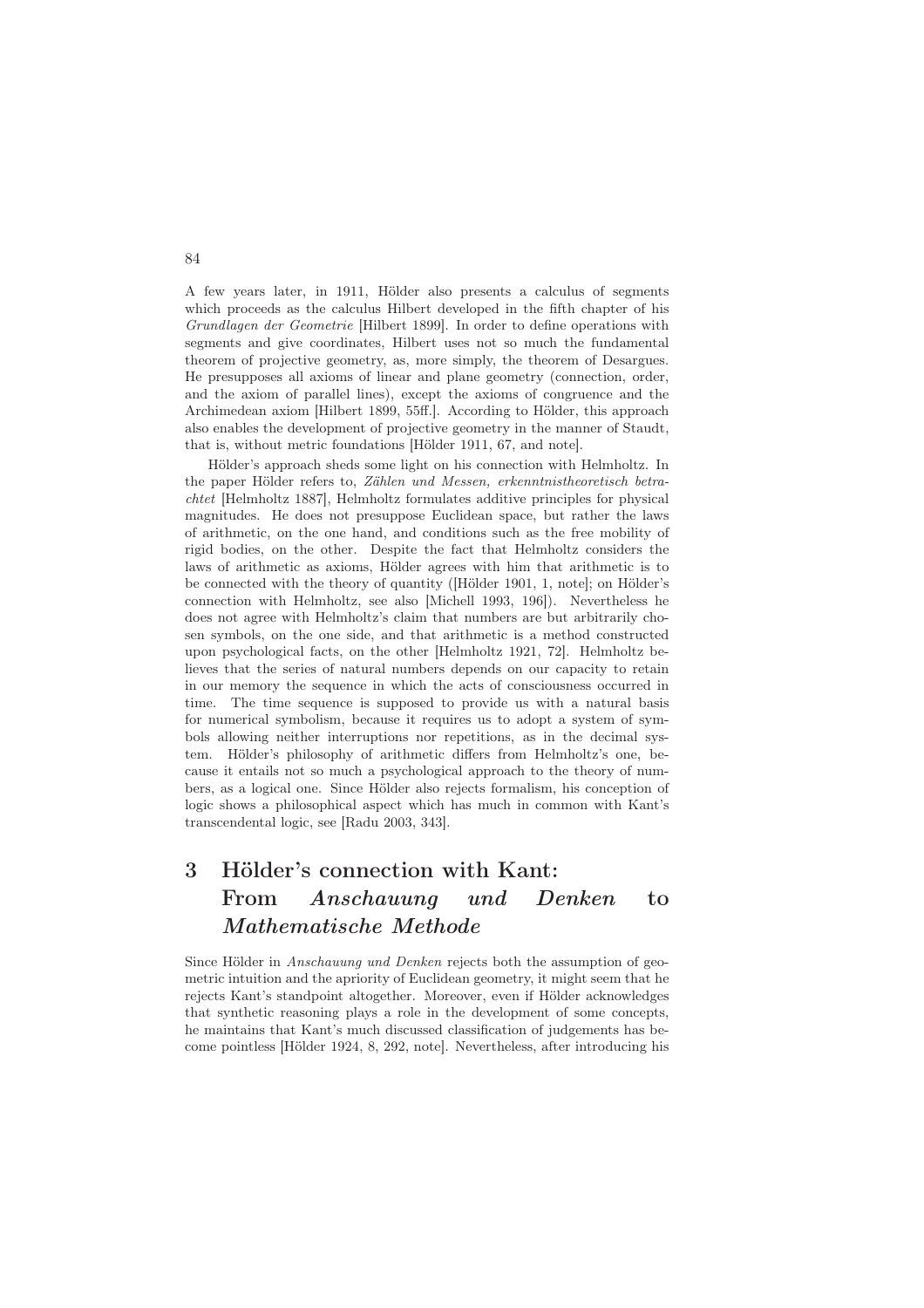distinction between hypothetico-synthetic and pure synthetic concepts in Die mathematische Methode, Hölder vindicates a Kantian conception of mathematics. Of course Hölder's view that geometrical axioms are only hypothetically valid for the empirical manifold contradicts Kant's claim that the axioms of geometry, including Euclid's fifth postulate, are necessary conditions of knowledge. On the other hand, Hölder rejects Helmholtz's more radical view that the laws of our thought depend on our habits and claims that mathematics is an a priori science in Plato's and Kant's sense. So Hölder admits a priori knowledge. What he calls into question is the border between a priori knowledge and experience as drawn by Kant. As Hölder puts it, the borderline must be drawn somewhere else [Hölder 1924, 7].

A priori knowledge in Hölder's sense is restricted to progression and continuity [Hölder 1924, 391]. Let us begin with Hölder's reflections on continuity. He maintains that this concept cannot be generated arithmetically. Dedekind's continuity entails that the totality of cuts corresponds to all the points of a straight line or linear continuity. By definition each cut requires a particular rule. Hölder's objection is that the totality of such rules might be contradictory [Hölder 1924, 193ff., 325, and note]. In order to prevent this problem, Hölder considers Dedekind's continuity as a definition in the theory of irrational numbers and as an axiom in the theory of quantity. Therefore he reintroduces Kant's pure intuition. Since one-dimensional continuum enables the construction of two-, three- or more dimensional continuum, it can be regarded as a form. And since it can neither be derived from purely synthetic concepts nor proved to be consistent, it must be given a priori [Hölder 1924, 351].

On the other hand, Hölder maintains that progression does not require further justification, because it is a product of thought. As he puts it, progression is the form of that process of thought which enables us to explain one concept by means of one other or to use the consequence of an inference as a premise for a further inference in those cases in which each inference presupposes the preceding one. For example, the principle of mathematical induction as formulated by Giuseppe Peano [Peano 1889] can be described as that inference from n to  $n+1$  which generalizes a chain of inferences from 1 to 2, 2 to 3, etc., see also [Poincaré 1902, 20ff.]. According to Hölder, recurrent definitions occurring in arithmetic are grounded in progression, and the same holds true for those geometric constructions whose development requires us to indefinitely repeat some operations [Hölder 1924, 338].

The basic concepts of arithmetic (including the theory of irrational numbers) are supposed to exist owing to their purely logical development. This suggests that the consistency of geometry can be derived from that of arithmetic. By contrast, the consistency of a one-dimensional continuum cannot be taken for granted. Therefore the theory of quantity presupposes both progression as a form of thought and continuity as a form of intuition.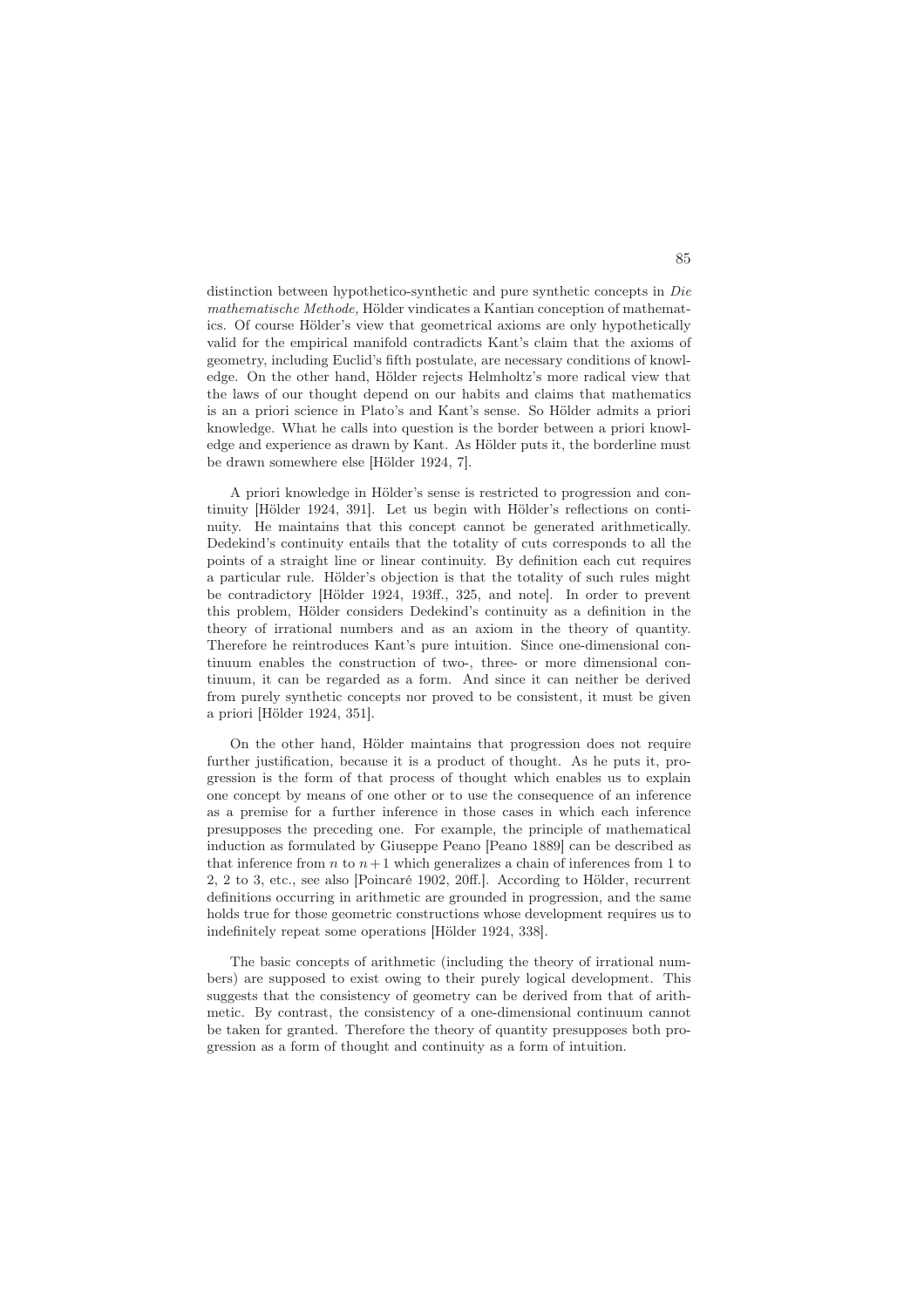Hölder's view is problematic, for several reasons. Firstly, he does not take into account different conceptions of continuity such as Veronese's. As a consequence, the borderline he draws between a priori knowledge and experience might seem arbitrary. Secondly, it is questionable whether this way to reconsider Kant's philosophy of mathematics is appropriate. I think that Hölder prepares a subtler strategy when he points out that a priori knowledge in Kant's sense might turn out to be hypothetical. This suggests that the fundamental feature of a priori knowledge lies not so much in its intrinsic necessity, as in its constitutive function. Such function is predominant in Hölder's considerations about progression, but at least continuity is said to be both necessary and intuitive because it cannot be constructed. It is likely that Hölder might have had some hesitation about reintroducing Kant's pure intuition. In fact, he agrees with interpreters such as Cassirer, who points out that Kant uses the expression "form of intuition" in a very general sense: arithmetic is grounded not so much in our conception of time, which is only a kind of progression, as in the form of progression [Hölder 1924, 339, and note]; see also [Cassirer 1907, 34, note]. In this case it is clear that Kant's form of intuition might be described as a form of thought to be analyzed in mathematical logic. Kant might have sought for intuitive foundations of mathematics, rather than logical ones, because the syllogistic logic of his time did not suffice for such analysis. For that reason he used transcendental logic. We already mentioned that Hölder overlooks the role of Kant's productive imagination in the development of geometric knowledge and interprets Kant's form of outer intuition as it entailed Euclid's geometry. Hölder's distinction between time and progression enables him to avoid a similar misunderstanding at least with regard to the form of inner intuition.

For the above mentioned reasons, I think that Hölder's most helpful insights into the Kantian conception of a priori knowledge are to be found not so much in his general distinction between a priori and empirical knowledge, but rather in his analysis of mathematical method. In this regard, it is worth noting that there might be a connection between Hölder and the Marburg School of neo-Kantianism.

# 4 Hölder and the Marburg School of neo-Kantianism: Natorp and Cassirer

There is evidence that Hölder appreciates the philosophical logic of Paul Natorp, who studies the principles of the exact sciences in order to prove the possibility of knowledge. Not only is Natorp's major work on that subjectmatter, Die logischen Grundlagen der exakten Wissenschaften [Natorp 1910], often quoted by Hölder in Die mathematische Methode, but it is mentioned by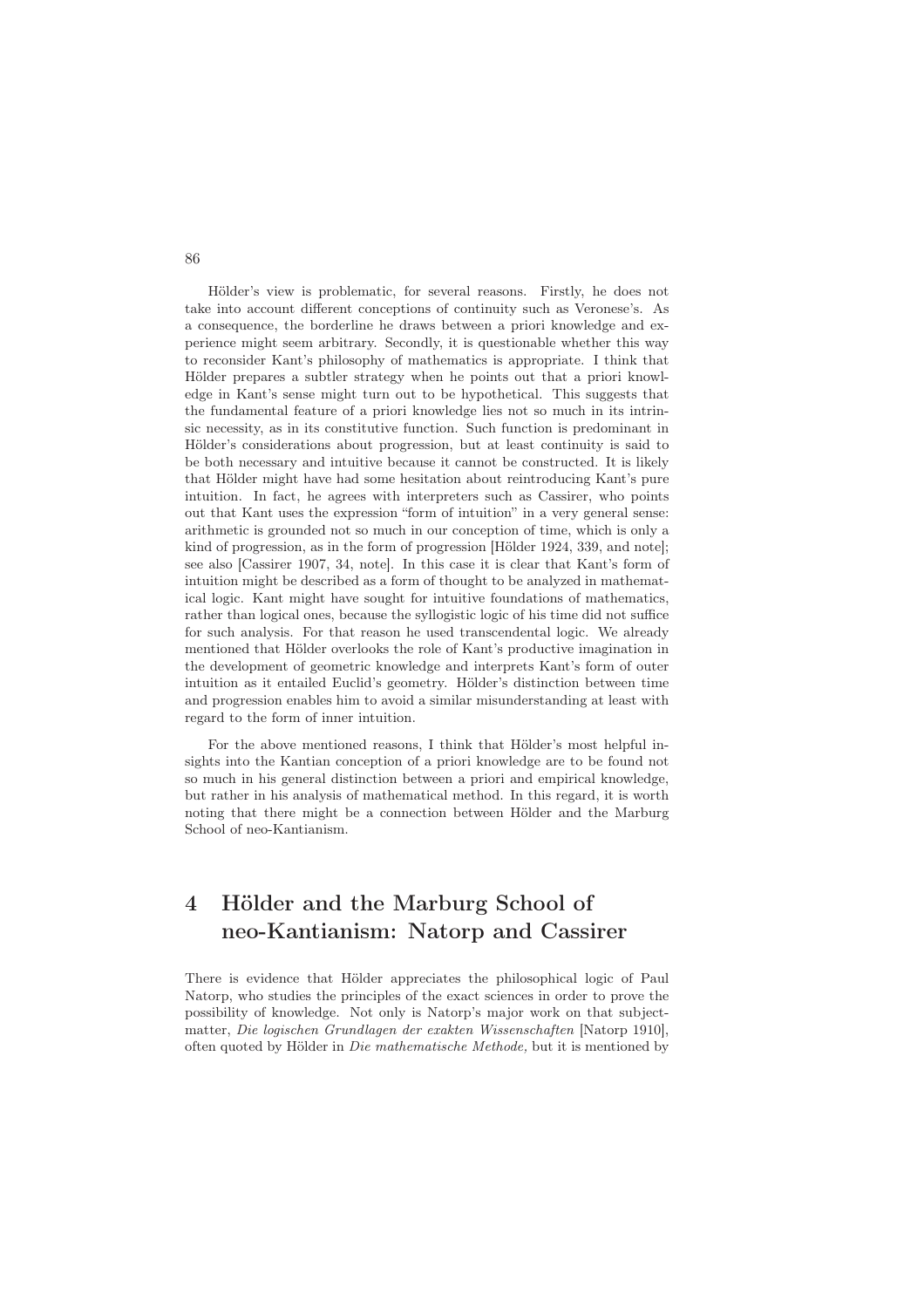him in the preface as an example of methodological inquiry next to Bertrand Russell and Louis Couturat. <sup>5</sup>

Hölder might agree with Natorp that Kant's forms of intuition depend not so much on the assumption of pure intuitions, as on some processes of thought. For instance, Natorp analyzes the development of the series of natural numbers [Natorp 1910, 98ff.]. This section of Natorp's work is mentioned by Hölder in support of his own analysis of progression. Moreover he openly agrees with Natorp's rejection of formalism [Hölder 1924, 2ff.]. Natorp acknowledges that logic is the science of deduction, and yet his claim is that logic does not need to be developed deductively [Natorp 1910, 5]. Both Hölder and Natorp focus on methodological issues. On the other hand, they disagree on the solution to many such issues, especially in the philosophy of geometry. Natorp's attempt is to show that if spatial order is to be determined in one and the same way, the geometry of space must be Euclidean. He does not deny the formal-logical possibility of non-Euclidean geometry. Nevertheless he deems Euclid's axioms necessary conditions of possible experience [Natorp 1910, 312]. By contrast, it follows from Hölder's analysis of deductive method in geometry that geometers only infer those consequences which follow necessarily from some assumptions. Since the development of non-Euclidean geometry shows that such assumption cannot be necessary themselves, Hölder maintains that the constitutive function of the geometry underlying the interpretation of measurements is relative to scientific theories.

Hölder's views may have more in common with the philosophy of geometry developed by Cassirer in Substanzbegriff und Funktionsbegriff: Untersuchungen über die Grundfragen der Erkenntniskritik [Cassirer 1910]. In the second chapter, which is devoted to space and geometry, Cassirer maintains that the development of geometric concepts shows the characteristics of the deductive method. Individuals in axiomatic systems are replaced by their relationships to one another and cease to be objects of intuition. Moreover Cassirer deems initial assumptions hypothetical, because they might be true only with regard to their consequences [Cassirer 1907, 29], [Cassirer 1910, 123ff.].

Note that Cassirer's example for the realization of the deductive method in geometry is the same as Hölder's example, namely, the development of projective geometry in the manner of Staudt-Klein. Cassirer writes:

[...] without any application of metrical concepts, a fundamental relation of position is established by a procedure which uses merely the drawing of straight lines. The logical ideal of a purely projective construction of geometry is thus reduced to a simpler requirement; it would be fulfilled by showing the possibility of deducing all the points of space in de-

<sup>5.</sup> It is astonishing that Hölder does not mention more recent studies. However, he declares that his writing was completed during the First World War. Since at that time he found difficulties to publish, *Die mathematische Methode* was published only in 1924 by Springer [Hölder 1924, IV].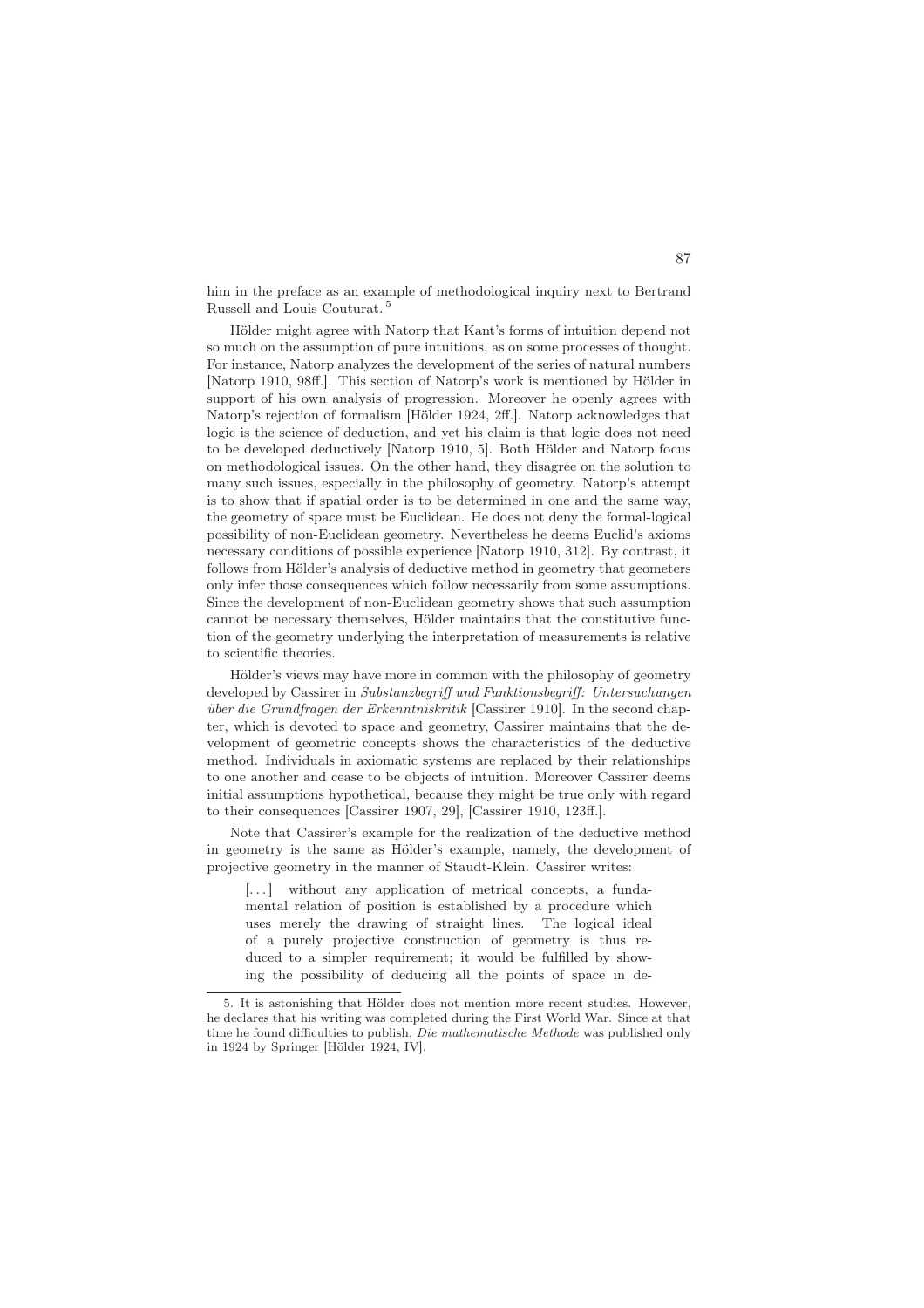terminate order as members of a systematic totality, by means merely of this fundamental relation and its repeated application. [Cassirer 1910, 113, Eng. trans, 86]

Such possibility is realized by the construction of a projective scale on a straight line. Cassirer does not seem to be acquainted with Hölder's construction of 1908. Nonetheless he mentions the construction developed by Klein in his lectures on non-Euclidean geometry, [Klein 1893, 15]. Moreover Cassirer refers to projective metric as developed by Arthur Cayley [Cayley 1859] and henceforth applied to non-Euclidean geometry by Klein [Klein 1871]. Cassirer maintains that projective metric entails a deduction of the concept of space in its most general form, independently of the theory of parallel lines. In order to distinguish between Euclid's geometry and non-Euclidean geometries (parabolic, elliptic, and hyperbolic geometry, in Klein's terminology), special assumptions are required. So the choice among equivalent geometries cannot be determined by our conception of space. Since Euclid's geometry is included in a more general classification of hypotheses, Cassirer does not exclude the possibility that a different geometry might be used in physics [Cassirer 1910, 147].

There is no evidence that Hölder and Cassirer read each other's works at that time. And still in Die mathematische Methode Hölder mentions only Cassirer's earlier paper Kant und die moderne Mathematik [Cassirer 1907]. Nonetheless, since at least 1936-1937, Cassirer has been appreciating Hölder's description of mathematical reasoning and he has been adopting Hölder's expression "concatenation of relations" [Cassirer 1936-1937, 47], [Cassirer 1940, 82]. Cassirer's point is that mathematics provides knowledge, because its general concepts are developed progressively. By contrast, syllogistic inferences presuppose a hierarchy of concepts, some of which are given. Hölder's approach is mentioned by Cassirer as an example of purely logical approach, because it shows how the top-down direction of syllogistic reasoning can be reversed, so that given concepts can be constructed.

# Concluding remarks

The comparison with Cassirer may shed some light on Hölder's claim that his approach to the theory of quantity is purely logical, and yet not formalistic: it is logical because of his constructive character, and it is not formalistic because of his bottom-up direction. As regards geometry, Cassirer's views have much in common with Hölder's views because Cassirer, unlike other neo-Kantians, acknowledges the hypothetical character of geometrical axioms. There is no evidence that Cassirer and Hölder influenced each other in the development of their views. Nonetheless, their agreement shows that Hölder's attempt to defend a conception of geometry other than conventionalism, and yet compatible with the use of axiomatic method, was not isolated. Both Hölder and Cassirer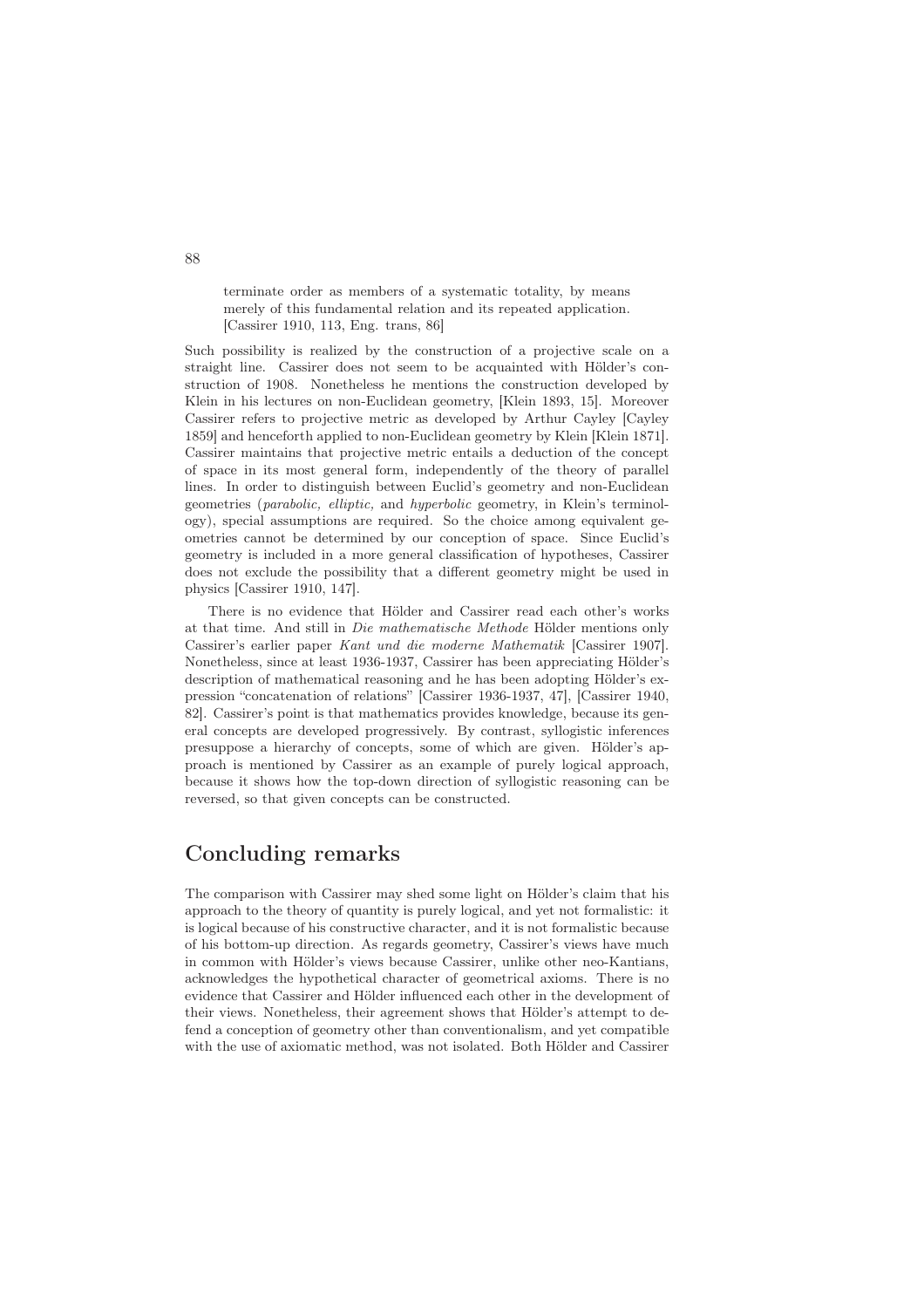show that there might be an unexpected affinity between Kantianism and empiricism, provided that methodological issues are discussed independently of ontological assumptions. From both points of view, empirical measurements require more general laws, and Kantians and empiricists might also agree that the search for such laws must be freed from unjustified presuppositions such as habits or intellectual authorities. Of course such a comparison between Kantianism and empiricism is only possible after Kant's claim that the axioms of (Euclid's) geometry are necessary conditions of experience has been rejected. Nonetheless, Kant's a priori knowledge can be relativized, so that geometry can have a constitutive function relative to scientific theories. I think that a relativized conception of the a priori follows from Hölder's holistic view that geometry can provide rules for the interpretation of measurements only as a part of a complex system of concepts also including optics and mechanics. Hölder's related empiricist view is that such system can be empirically tested as a whole.

Despite the various aspects of Hölder's epistemology, I think that he cannot be charged with eclecticism. His classification of mathematical objects rests upon his analysis of mathematical method. It seems to me that this way of proceeding is basically Kantian. At the same time, especially as regards the problems concerning space, Hölder admits solutions other than those provided by Kant, because he takes into account scientific developments such as non-Euclidean geometry, projective geometry, and axiomatic method. In these regards, he finds points of agreement with various thinkers, such as Hermann Grassmann, Helmholtz, and Pasch, and reformulates their arguments from an original point of view.

# Bibliography

- Breitenberger, Ernst
	- 1984 Gauss's geodesy and the axiom of parallels, Archive for History of Exact Sciences, 31, 273–289.

Cassirer, Ernst

- 1907 Kant und die moderne Mathematik, Kant Studien, 12, 1–40.
- 1910 Substanzbegriff und Funktionsbegriff: Untersuchungen über die Grundfragen der Erkenntniskritik, Berlin: B. Cassirer, cited according to the English translation by Swabey, W. C. and Swabey, M. C.: Substance and Function and Einstein's Theory of Relativity, Chicago-London: The Open Court Publishing Company, 1923.
- 1936-1937 Ziele und Wege der Wirklichkeitserkenntnis, in Nachgelassene Manuskripte und Texte, edited by KÖHNKE, K. C. & KROIS, J. M., Hamburg: Meiner, vol. 2, 1999.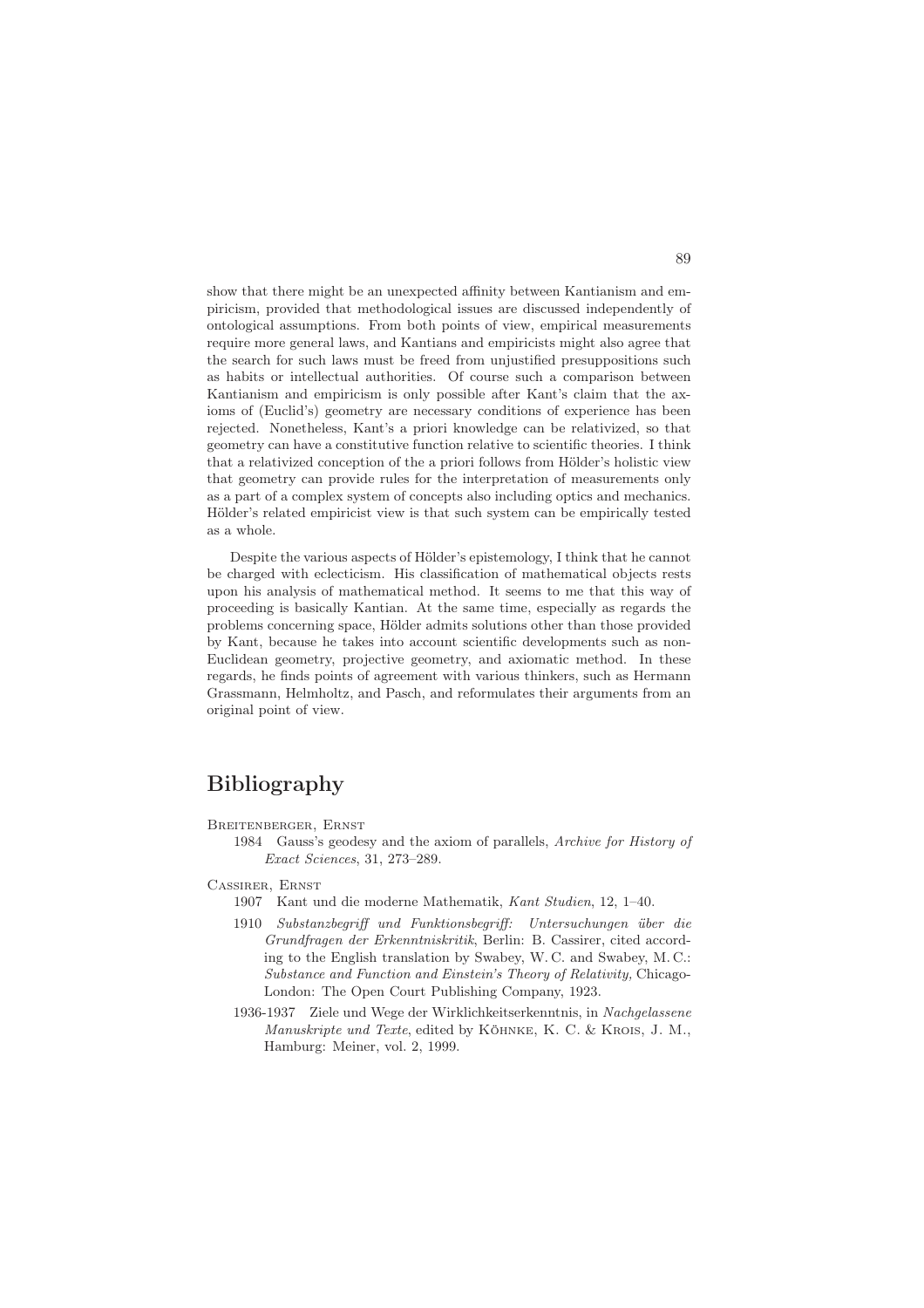- 1940 Das Erkenntnisproblem in der Philosophie und Wissenschaft der neueren Zeit, Von Hegels Tod bis zur Gegenwart (1832-1932), vol. 4, Stuttgart: Kohlhammer, 1957.
- Cayley, Arthur
	- 1859 A sixth memoir upon quantics, in The collected mathematical papers of Arthur Cayley, Cambridge: At the University Press, 561–592.
- Dedekind, Richard

1872 Stetigkeit und irrationale Zahlen, Braunschweig: Vieweg.

Friedman, Michael

1999 Reconsidering Logical Positivism, Cambridge: Cambridge University Press.

- Gauß, Carl Friedrich
	- 1900 Werke, vol. 8, Göttingen: Königliche Gesellschalft der Wissenschaften zu Göttingen.
- GRASSMANN, HERMANN
	- 1844 Die lineale Ausdehnungslehre, ein neuer Zweig der Mathematik, dargestellt und durch Anwendungen auf die übrigen Zweige der Mathematik, wie auch die Statistik, Mechanik, die Lehre vom Magnetismus und die Krystallonomie erläutert, Leipzig: Wigand.
- Gray, Jeremy
	- 2006 Gauss and non-Euclidean geometry, in Non-Euclidean Geometries: Jànos Bolyai Memorial Volume, edited by PRÉKOPA, A. & MOLNÀR, E., New York: Springer, 61–80.

## Helmholtz, Hermann von

- 1868 Über die Tatsachen, die der Geometrie zugrunde liegen, in Schriften zur Erkenntnistheorie, Berlin: Springer, 38–55, 1921.
- 1870 Über den Ursprung und die Bedeutung der geometrischen Axiome, in Schriften zur Erkenntnistheorie, Berlin: Springer, 1–24, 1921.
- 1878 Die Tatsachen in der Wahrnehmung, in Schriften zur Erkenntnistheorie, Berlin: Springer, 109–152, 1921.
- 1887 Zählen und Messen, erkenntnistheoretisch betrachtet, in Schriften zur Erkenntnistheorie, Berlin: Springer, 70–97, 1921.
- 1921 Schriften zur Erkenntnistheorie, Berlin: Springer, edited by HERTZ, P. & Schlick, M., cited according to the English translation by M. F. Lowe: Epistemological Writings, Dordrecht-Boston: Reidel, 1977.

#### Hilbert, David

1899 Die Grundlagen der Geometrie, Leipzig: Teubner.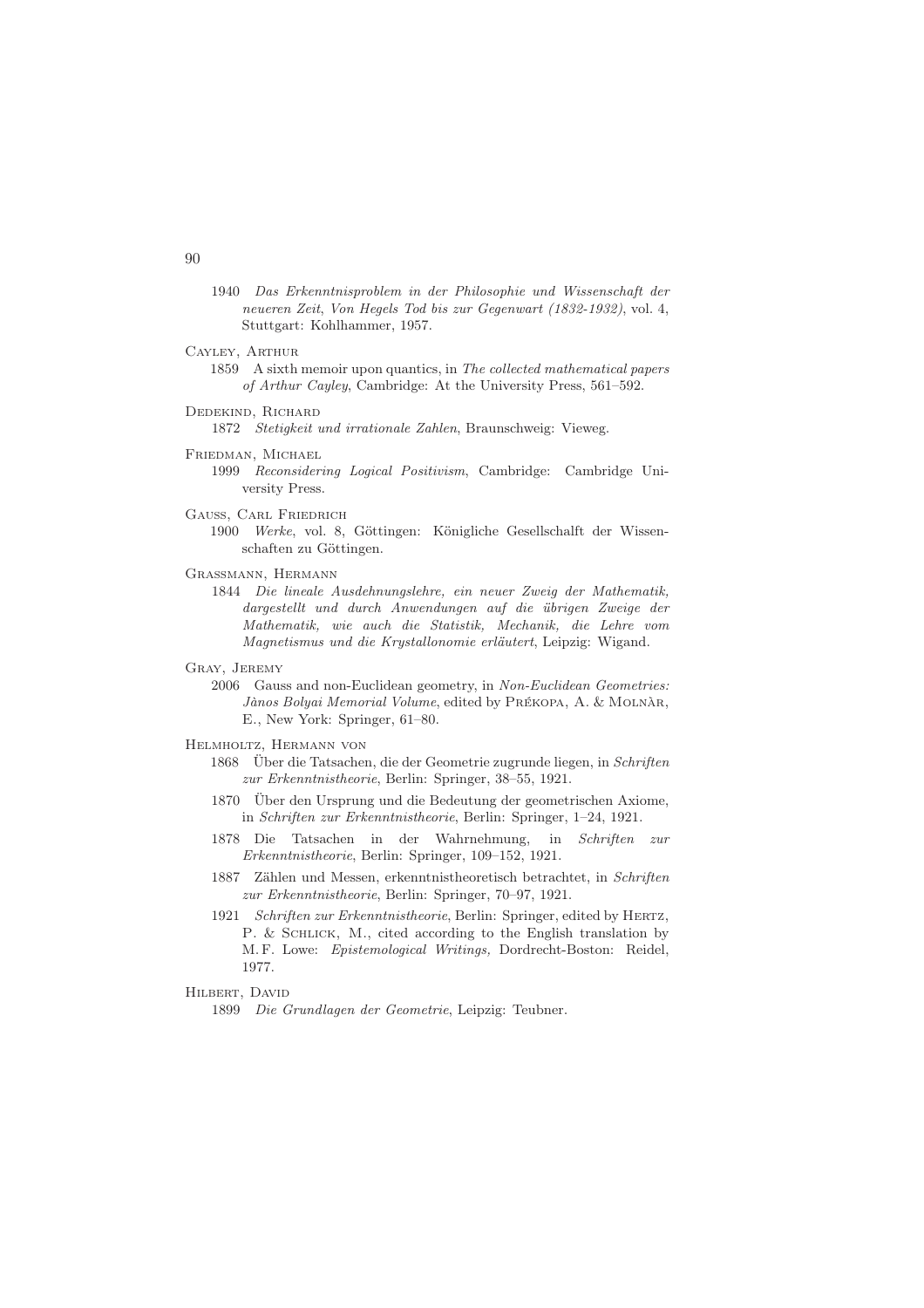### HÖLDER, OTTO

- 1900 Anschauung und Denken in der Geometrie. Akademische Antrittsvorlesung gehalten am 22. Juni 1899 mit Zusätzen, Anmerkungen und einem Register, Leipzig: Teubner, Eng. trans. Intuition and Reasoning in Geometry by P. Cantù and O. Schlaudt, this volume 15–52.
- 1901 Die Axiome der Quantität und die Lehre vom Mass, Berichten der mathematisch-physischen Classe der Königl. Sächs. Gesellschaft der Wissenschaften zu Leipzig, 53, 1–63.
- 1908 Die Zahlenskala auf der projektiven Geraden und die independente Geometrie dieser Geraden, Mathematische Annalen, 65, 161–260.
- 1911 Streckenrechnung und projektive Geometrie, Berichte über die Verhandlungen der Königl. Sächs. Gesellschaft der Wissenschaften, 63, 65–183.
- 1924 Die mathematische Methode. Logisch erkenntnistheoretische Untersuchungen im Gebiete der Mathematik, Mechanik und Physik, Berlin: Springer.

#### Kant, Immanuel

1787 Kritik der reinen Vernunft, Riga: Hartknoch, cited according to the English translation by Guyer, P. and Wood, A.W.: Critique of Pure Reason, Cambridge: Cambridge University Press, 1998.

#### Klein, Felix

- 1871 Über die sogenannte Nicht-Euklidische Geometrie, Mathematische Annalen, 4, 573–625.
- 1873 Über die sogenannte Nicht-Euklidische Geometrie, Mathematische Annalen, 6, 112–145.
- 1893 Nicht-Euklidische Geometrie, vol. 1. Vorlesungen gehalten während des Wintersemesters 1889-1890, ausgearbeitet von F. Schilling.

### Kline, Morris

1980 Mathematics: The Loss of Certainty, Oxford: Oxford University Press.

# Michell, Joel

1993 The origins of the representational theory of measurement: Helmholtz, Hölder, and Russell, Studies in History and Philosophy of Science, 24, 185–206.

### Nabonnand, Philippe

2008 La théorie des Würfe de von Staudt – Une irruption de l'algèbre dans la géométrie pure, Archive for History of Exact Sciences, 62, 201–242.